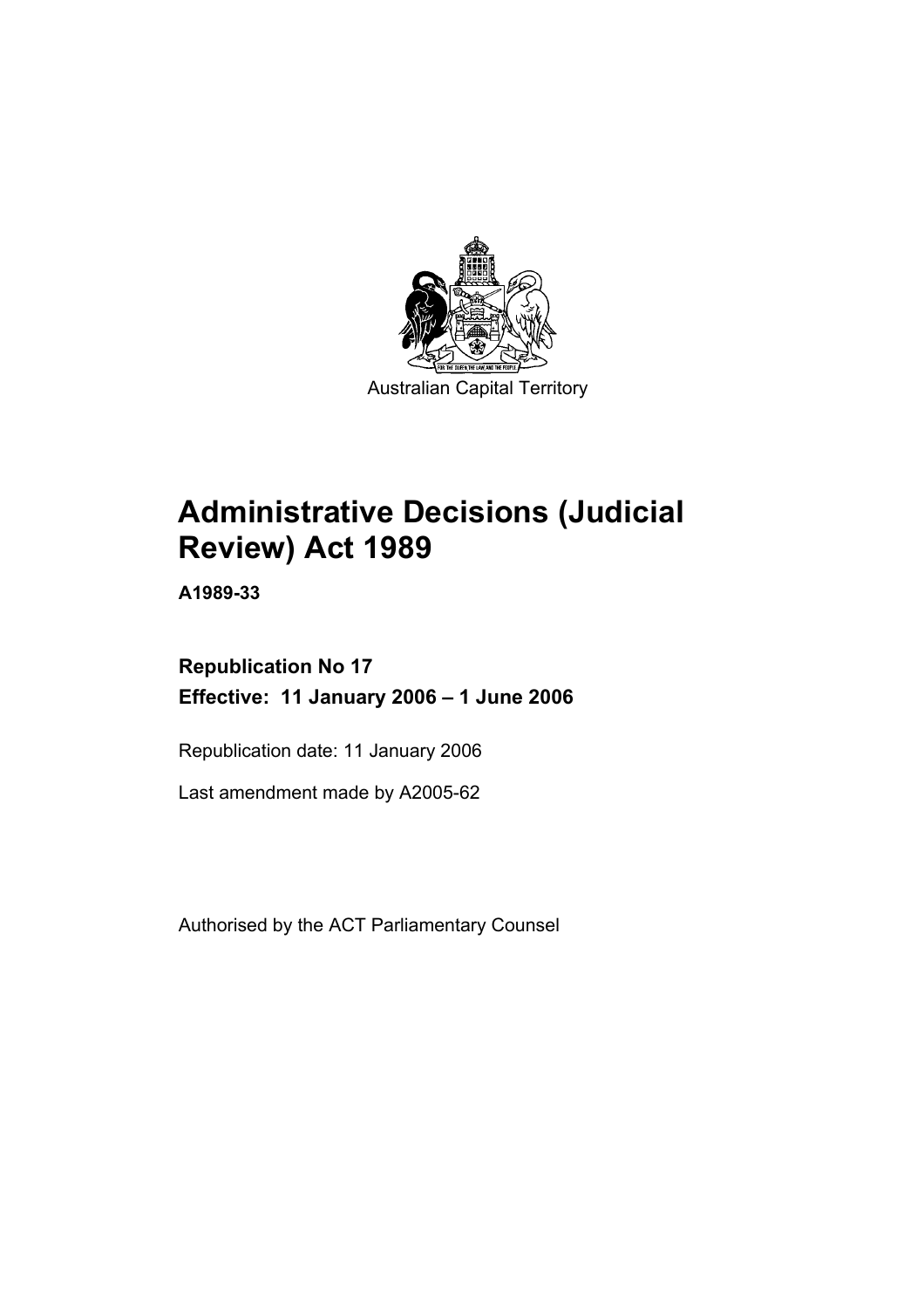# **About this republication**

#### **The republished law**

This is a republication of the *Administrative Decisions (Judicial Review) Act 1989* (including any amendment made under the *Legislation Act 2001*, part 11.3 (Editorial changes)) as in force on 11 January 2006*.* It also includes any amendment, repeal or expiry affecting the republished law to 11 January 2006.

The legislation history and amendment history of the republished law are set out in endnotes 3 and 4.

#### **Kinds of republications**

The Parliamentary Counsel's Office prepares 2 kinds of republications of ACT laws (see the ACT legislation register at www.legislation.act.gov.au):

- authorised republications to which the *Legislation Act 2001* applies
- unauthorised republications.

The status of this republication appears on the bottom of each page.

#### **Editorial changes**

The *Legislation Act 2001*, part 11.3 authorises the Parliamentary Counsel to make editorial amendments and other changes of a formal nature when preparing a law for republication. Editorial changes do not change the effect of the law, but have effect as if they had been made by an Act commencing on the republication date (see *Legislation Act 2001*, s 115 and s 117). The changes are made if the Parliamentary Counsel considers they are desirable to bring the law into line, or more closely into line, with current legislative drafting practice.

This republication includes amendments made under part 11.3 (see endnote 1).

#### **Uncommenced provisions and amendments**

If a provision of the republished law has not commenced or is affected by an uncommenced amendment, the symbol  $\mathbf{U}$  appears immediately before the provision heading. The text of the uncommenced provision or amendment appears only in the last endnote.

#### **Modifications**

If a provision of the republished law is affected by a current modification, the symbol  $\mathbf{M}$ appears immediately before the provision heading. The text of the modifying provision appears in the endnotes. For the legal status of modifications, see *Legislation Act 2001*, section 95.

#### **Penalties**

The value of a penalty unit for an offence against this republished law at the republication date is—

- (a) if the person charged is an individual—\$100; or
- (b) if the person charged is a corporation—\$500.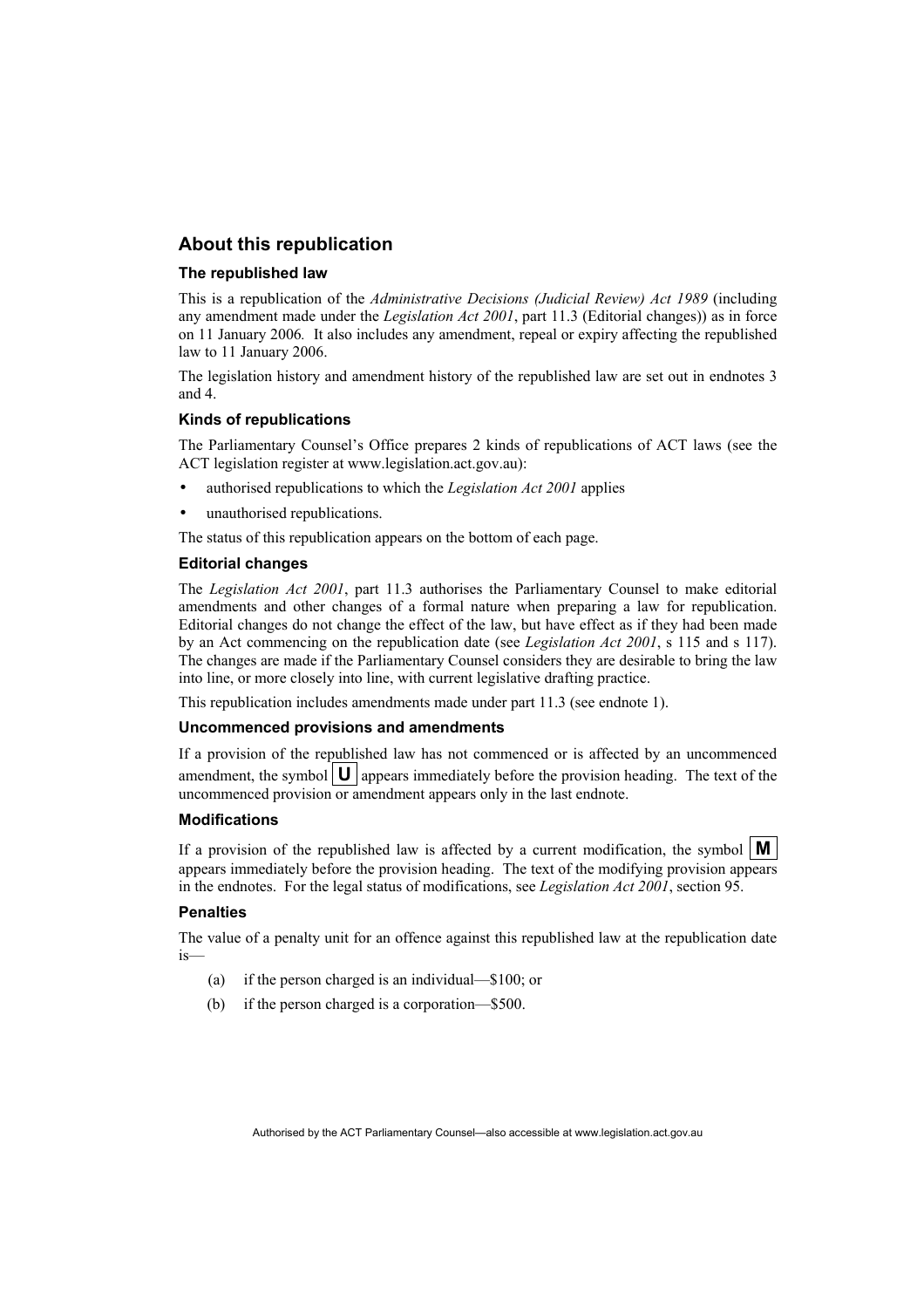

# **Administrative Decisions (Judicial Review) Act 1989**

# **Contents**

11/01/06

|                 |                                                                   | Page       |
|-----------------|-------------------------------------------------------------------|------------|
| 1               | Name of Act                                                       | 2          |
| 2               | Dictionary                                                        | 2          |
| 3               | <b>Notes</b>                                                      | 2          |
| 3A              | Meaning of <i>making</i> and <i>failure to make</i> a decision    | 2          |
| 3B              | Meaning of person aggrieved                                       | 3          |
| ЗC              | Meaning of conduct engaged in for purpose of making decision      | 4          |
| 4               | Act to operate despite anything in existing laws                  | 4          |
| 5               | Applications for review of decisions                              | 4          |
| 6               | Applications for review of conduct related to making of decisions | 6          |
| 7               | Applications for failures to make decisions                       | 8          |
| 8               | Effect of Act on other rights                                     | 9          |
| 9               | Applications for order of review must set out grounds             | 10         |
| 10              | Period in which application for order of review must be made      | 10         |
| R <sub>17</sub> | Administrative Decisions (Judicial Review) Act 1989               | contents 1 |

Authorised by the ACT Parliamentary Counsel—also accessible at www.legislation.act.gov.au

Effective: 11/01/06-01/06/06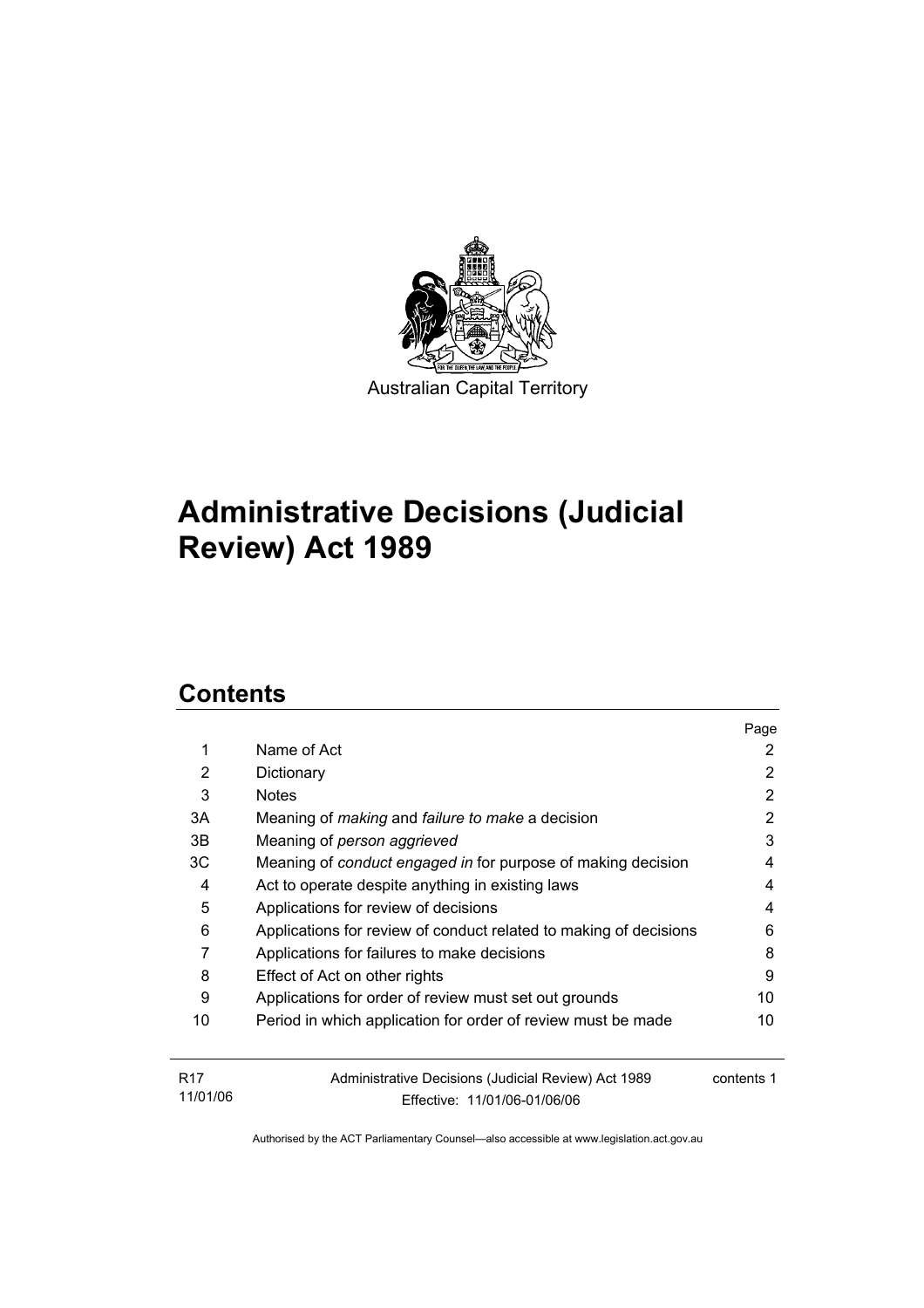#### **Contents**

|            |                                                                         | Page |
|------------|-------------------------------------------------------------------------|------|
| 11         | Application for order of review not limited to grounds in application   | 12   |
| 12         | Application to be made a party to a proceeding                          | 12   |
| 13         | Reasons for decision may be obtained                                    | 13   |
| 14         | Certain information not required to be disclosed                        | 15   |
| 15         | Ministerial certificate about disclosure of information                 | 17   |
| 16         | Stay of proceedings                                                     | 18   |
| 17         | Powers of Supreme Court in relation to applications for order of review | 18   |
| 18         | Change in person holding, or performing the duties of, an office        | 19   |
| 19         | Intervention by Minister                                                | 20   |
| 20         | Act not to apply to certain decisions                                   | 20   |
| 21         | Regulation-making power                                                 | 21   |
| Schedule 1 | Decisions to which this Act does not apply                              | 22   |
|            |                                                                         |      |

| <b>Schedule 2</b> | Decisions to which s 13 does not apply                     | 25 |
|-------------------|------------------------------------------------------------|----|
| 2.1               | Administration of criminal justice                         | 25 |
| 2.2               | Civil proceedings                                          | 25 |
| 2.3               | Decisions relating to territory finance                    | 26 |
| 2.4               | Decisions relating to administration of the public service | 26 |
| 2.5               | Certain other appointment decisions                        | 27 |

# **Dictionary** 28

| <b>Endnotes</b> |                        |    |
|-----------------|------------------------|----|
|                 | About the endnotes     | 30 |
| 2               | Abbreviation key       | 30 |
| 3               | Legislation history    | 31 |
| 4               | Amendment history      | 35 |
| 5               | Earlier republications | 37 |

| contents 2 | Administrative Decisions (Judicial Review) Act 1989 | R17      |
|------------|-----------------------------------------------------|----------|
|            | Effective: 11/01/06-01/06/06                        | 11/01/06 |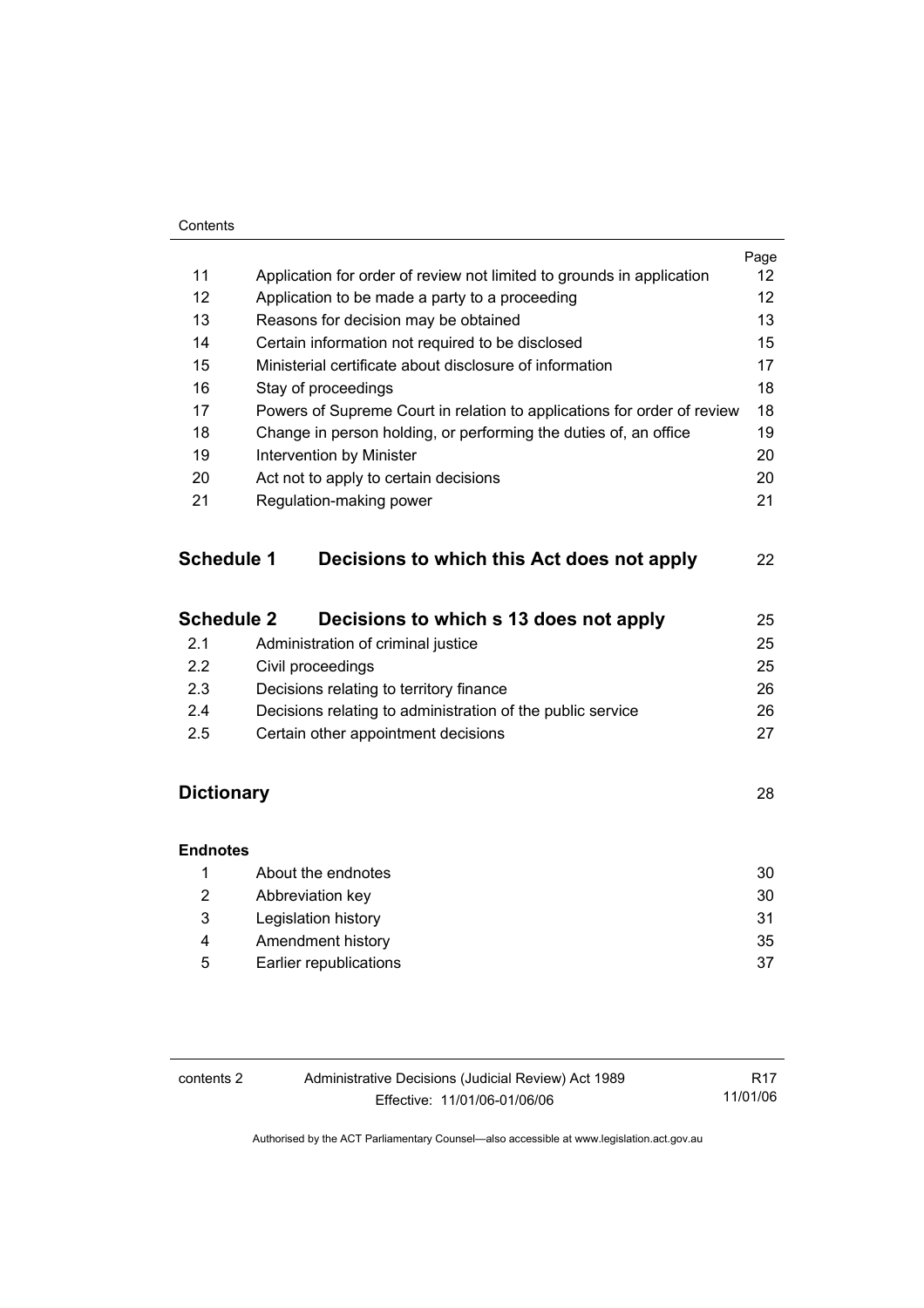

# **Administrative Decisions (Judicial Review) Act 1989**

An Act relating to the review on questions of law of certain administrative decisions

R17 11/01/06

I

Administrative Decisions (Judicial Review) Act 1989 Effective: 11/01/06-01/06/06

page 1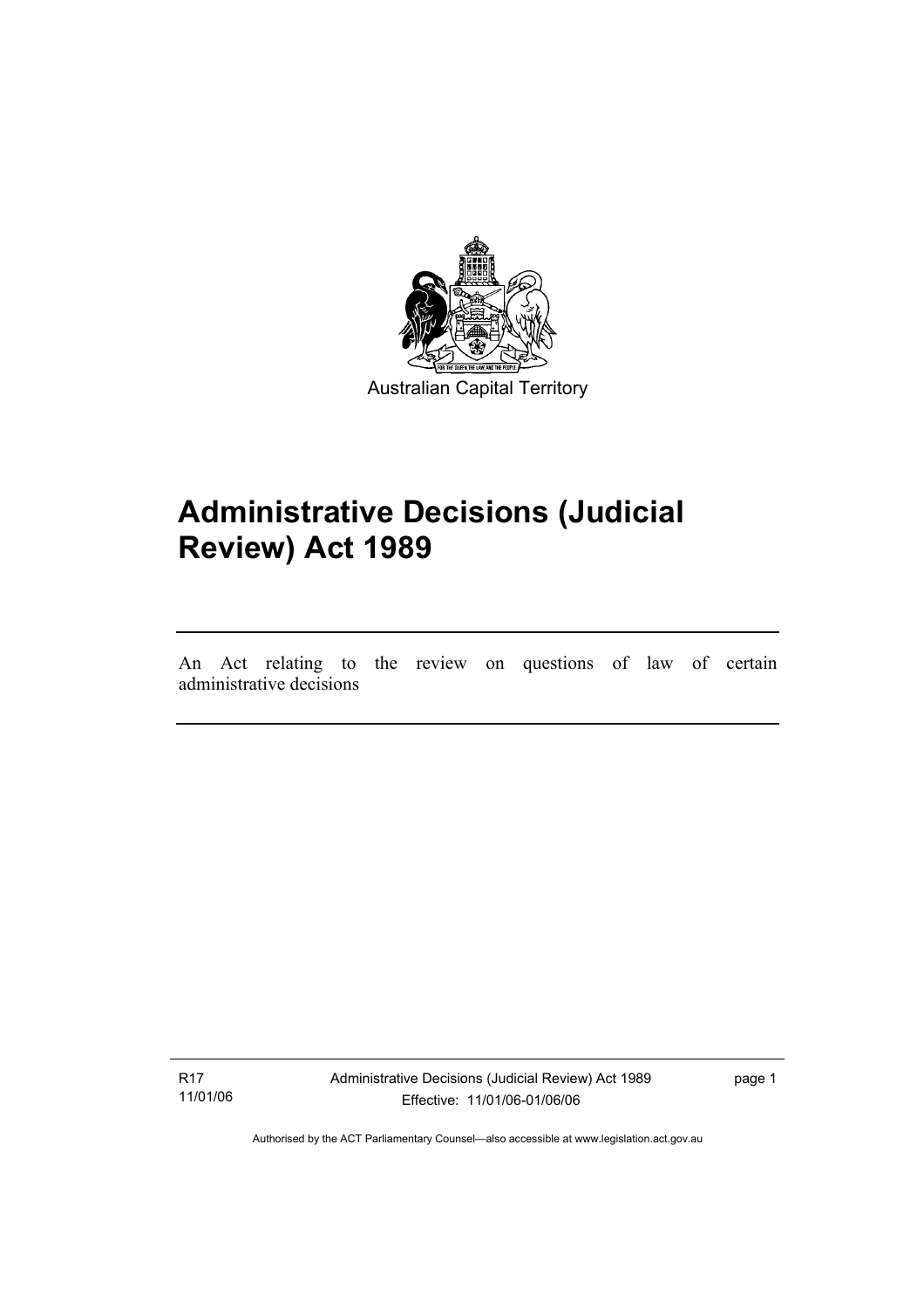# **1 Name of Act**

This Act is the *Administrative Decisions (Judicial Review) Act 1989*.

# **2 Dictionary**

The dictionary at the end of this Act is part of this Act.

*Note 1* The dictionary at the end of this Act defines certain terms used in this Act, and includes references (*signpost definitions*) to other terms defined elsewhere.

> For example, the signpost definition '*person aggrieved*—see section 3B.' means that the term 'person aggrieved' is defined that section.

*Note 2* A definition in the dictionary (including a signpost definition) applies to the entire Act unless the definition, or another provision of the Act, provides otherwise or the contrary intention otherwise appears (see Legislation Act, s  $155$  and s  $156$  (1)).

#### **3 Notes**

A note included in this Act is explanatory and is not part of this Act.

*Note* See the Legislation Act, s 127 (1), (4) and (5) for the legal status of notes.

# **3A Meaning of** *making* **and** *failure to make* **a decision**

- (1) For this Act, a reference to the *making* of a decision includes a reference to—
	- (a) making, suspending, revoking or refusing to make an order, award or determination; or
	- (b) giving, suspending, revoking or refusing to give a certificate, direction, approval, consent or permission; or
	- (c) issuing, suspending, revoking or refusing to issue a licence, authority or other instrument; or

| page 2 | Administrative Decisions (Judicial Review) Act 1989 | R17      |
|--------|-----------------------------------------------------|----------|
|        | Effective: 11/01/06-01/06/06                        | 11/01/06 |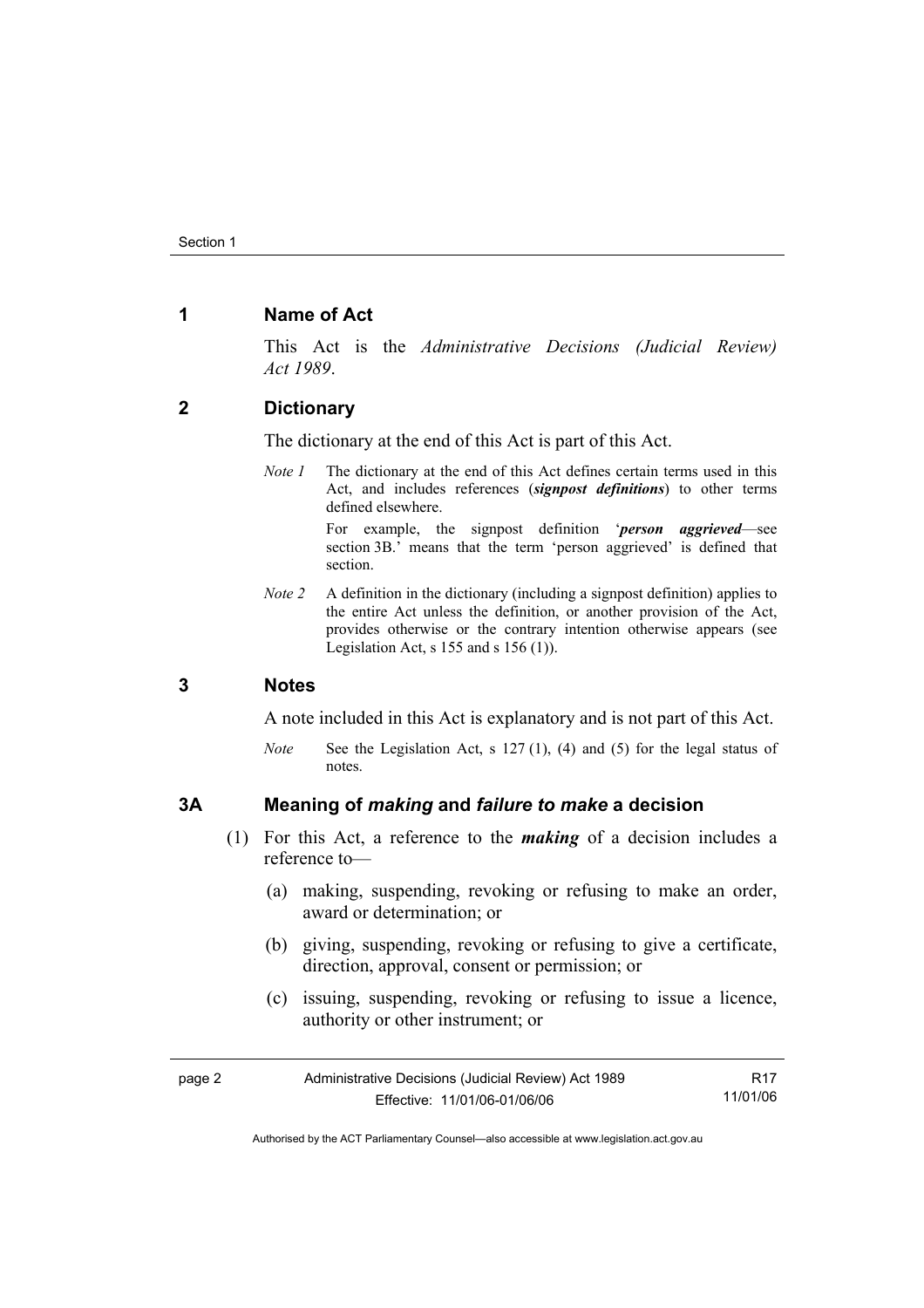- (d) imposing a condition or restriction; or
- (e) making a declaration, demand or requirement; or
- (f) keeping, or refusing to give up, an article; or
- (g) doing or refusing to do anything else;
- (2) If provision is made by an enactment for the making of a report or recommendation before a decision is made, the making of the report or recommendation is itself taken, for this Act, to be the *making* of a decision.
- (3) A reference to a *failure to make* a decision includes a reference to a failure to make—
	- (a) a decision mentioned in subsection  $(1)$  (a) to  $(g)$ ; or
	- (b) a report or recommendation mentioned in subsection (2).

*Note Fail* is defined in the Legislation Act, dict, pt 1, to include refuse.

# **3B Meaning of** *person aggrieved*

- (1) For this Act, a reference to a *person aggrieved* by a decision includes a reference to—
	- (a) a person whose interests are adversely affected by the decision; and
	- (b) for a decision by way of the making of a report or recommendation—a person whose interests would be adversely affected if a decision were, or were not, made in accordance with the report or recommendation.
- (2) For this Act, a reference to a *person aggrieved* by conduct that has been, is being, or is proposed to be engaged in for the purpose of making a decision, includes a reference to a person whose interests are, or would be, adversely affected by the conduct.

page 3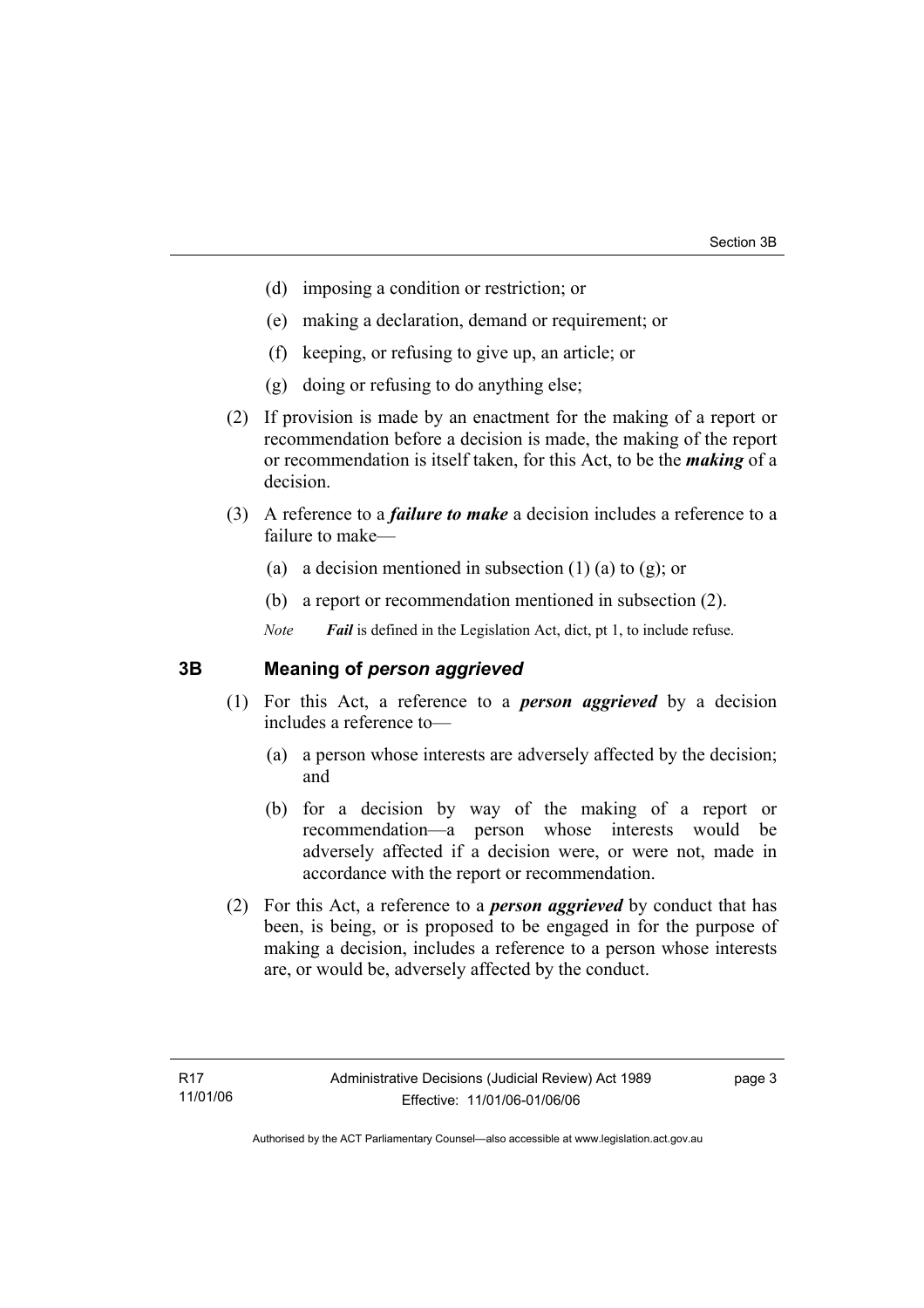(3) For this Act, a reference to a *person aggrieved* by a failure to make a decision includes a reference to a person whose interests are, or would be, adversely affected by the failure.

# **3C Meaning of** *conduct engaged in* **for purpose of making decision**

For this Act, a reference to *conduct engaged in* for the purpose of making a decision includes a reference to the doing of anything preparatory to the making of the decision, including—

- (a) the taking of evidence; or
- (b) the holding of an inquiry or investigation.

# **4 Act to operate despite anything in existing laws**

This Act has effect despite anything contained in any enactment in force at the commencement of this Act.

# **5 Applications for review of decisions**

- (1) A person aggrieved by a decision to which this Act applies may apply to the Supreme Court for an order of review in relation to the decision on any 1 or more of the following grounds:
	- (a) that a breach of the rules of natural justice happened in relation to the making of the decision;
	- (b) that procedures that were required by law to be observed in relation to the making of the decision were not observed;
	- (c) that the person who purported to make the decision did not have jurisdiction to make the decision;
	- (d) that the decision was not authorised by the enactment under which it was purported to be made;
	- (e) that the making of the decision was an improper exercise of the power given by the enactment under which it was purported to be made;

| page 4 | Administrative Decisions (Judicial Review) Act 1989 | R17      |
|--------|-----------------------------------------------------|----------|
|        | Effective: 11/01/06-01/06/06                        | 11/01/06 |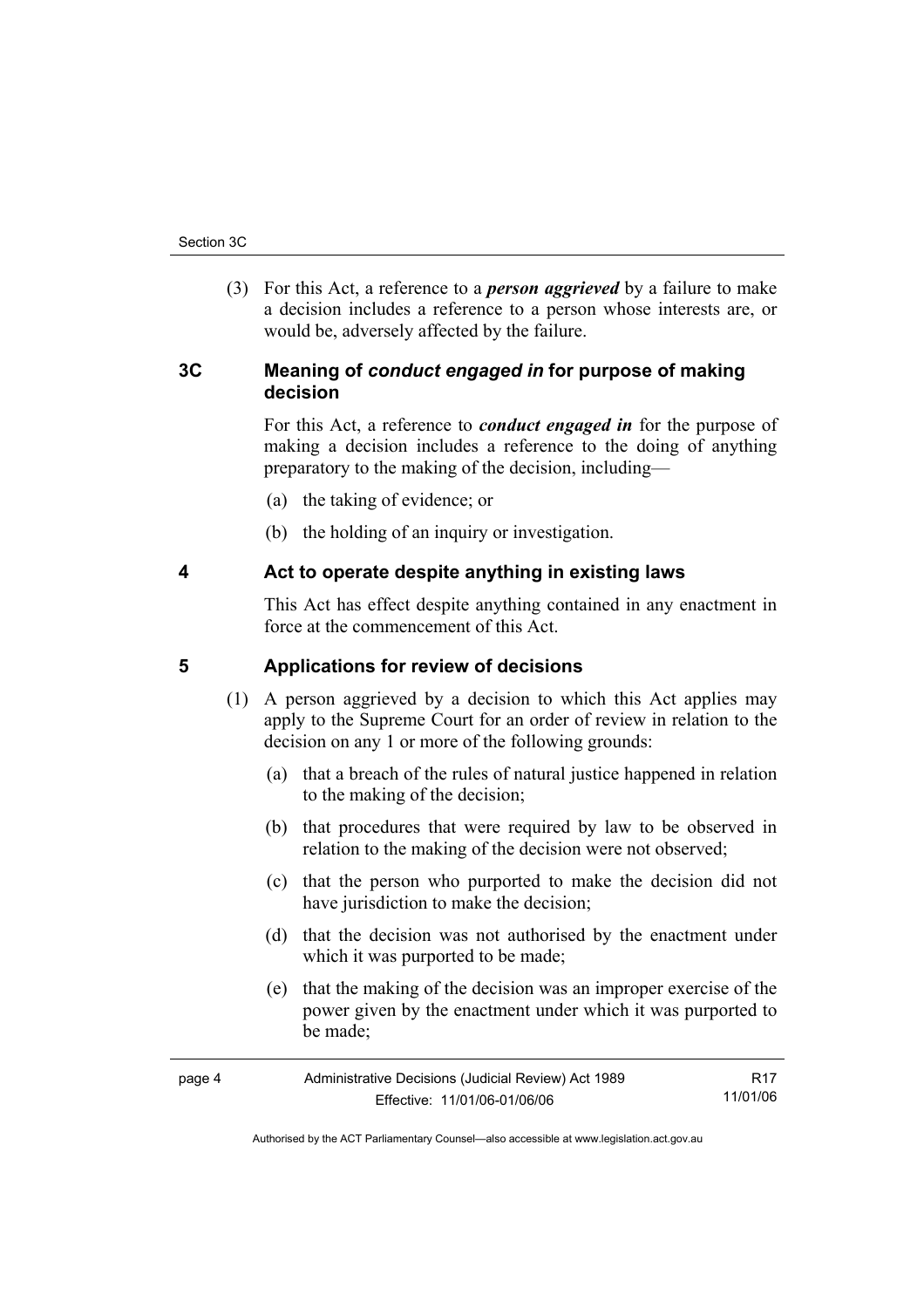- (f) that the decision involved an error of law, whether or not the error appears on the record of the decision;
- (g) that the decision was induced or affected by fraud;
- (h) that there was no evidence or other material to justify the making of the decision;
- (i) that the decision was otherwise contrary to law.
- (2) The reference in subsection (1) (e) to an *improper exercise* of a power includes a reference to—
	- (a) taking an irrelevant consideration into account in the exercise of a power; and
	- (b) failing to take a relevant consideration into account in the exercise of a power; and
	- (c) an exercise of a power for a purpose other than a purpose for which the power is given; and
	- (d) an exercise of a discretionary power in bad faith; and
	- (e) an exercise of a personal discretionary power at the direction or behest of another person; and
	- (f) an exercise of a discretionary power in accordance with a rule or policy without regard to the merits of the particular case; and
	- (g) an exercise of a power that is so unreasonable that no reasonable person could have so exercised the power; and
	- (h) an exercise of a power in such a way that the result of the exercise of the power is uncertain; and
	- (i) any other exercise of a power in a way that is abuse of the power.
- (3) The ground mentioned in subsection (1) (h) is not taken to be made out unless—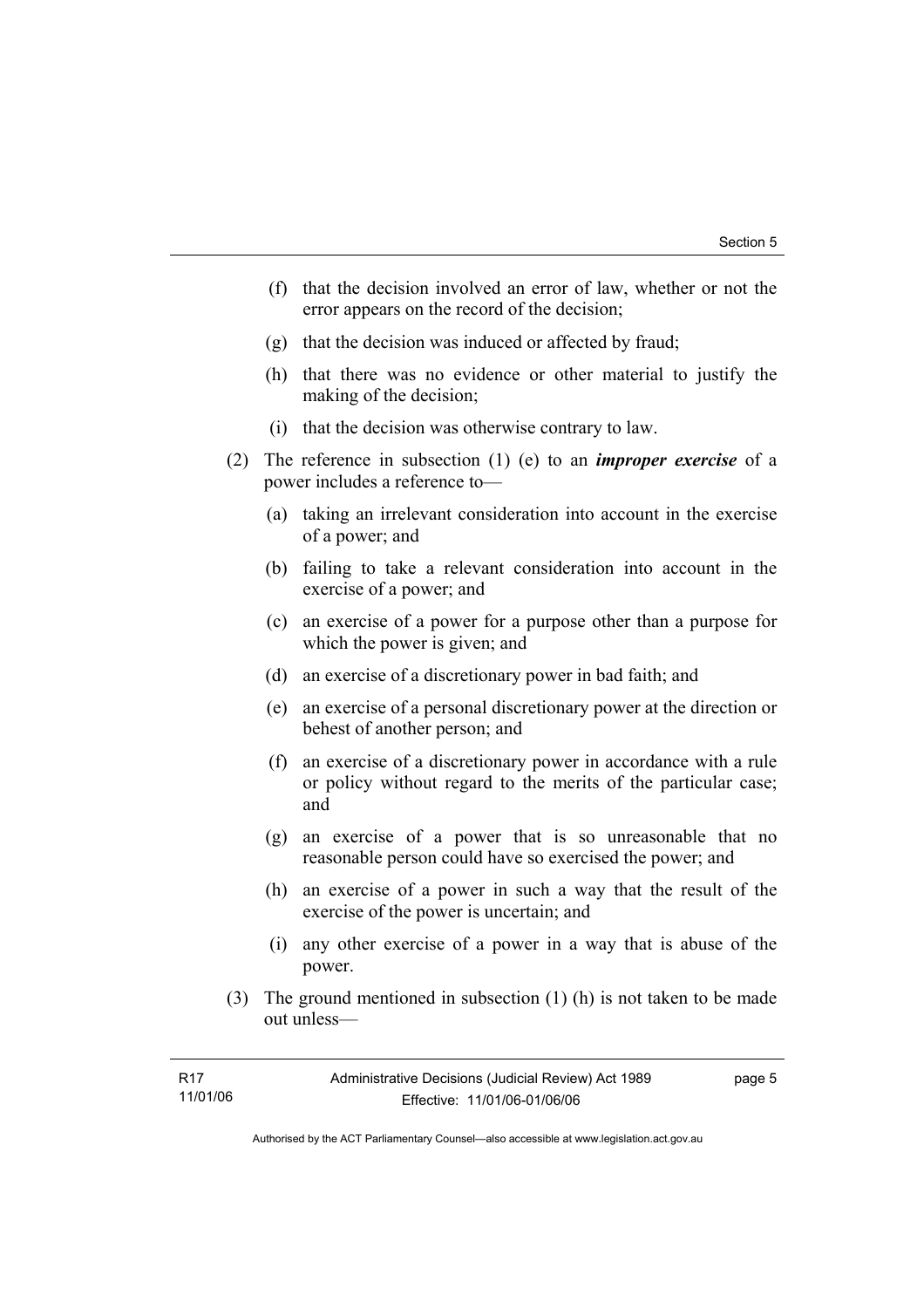- (a) the person who made the decision was required by law to reach that decision only if a particular matter was established, and there was no evidence or other material (including facts of which the person was entitled to take notice) from which the person could reasonably be satisfied that the matter was established; or
- (b) the person who made the decision based the decision on the existence of a particular fact, and that fact did not exist.

# **6 Applications for review of conduct related to making of decisions**

- (1) If a person has engaged, is engaging, or proposes to engage, in conduct for the purpose of making a decision to which this Act applies, a person aggrieved by the conduct may apply to the Supreme Court for an order of review in relation to the conduct on any 1 or more of the following grounds:
	- (a) that a breach of the rules of natural justice has happened, is happening, or is likely to happen, in relation to the conduct;
	- (b) that procedures that are required by law to be observed in relation to the conduct have not been, are not being, or are likely not to be, observed;
	- (c) that the person who has engaged, is engaging, or proposes to engage, in the conduct does not have jurisdiction to make the proposed decision;
	- (d) that the enactment under which the decision is proposed to be made does not authorise the making of the proposed decision;
	- (e) that the making of the proposed decision would be an improper exercise of the power given by the enactment under which the decision is proposed to be made;
	- (f) that an error of law—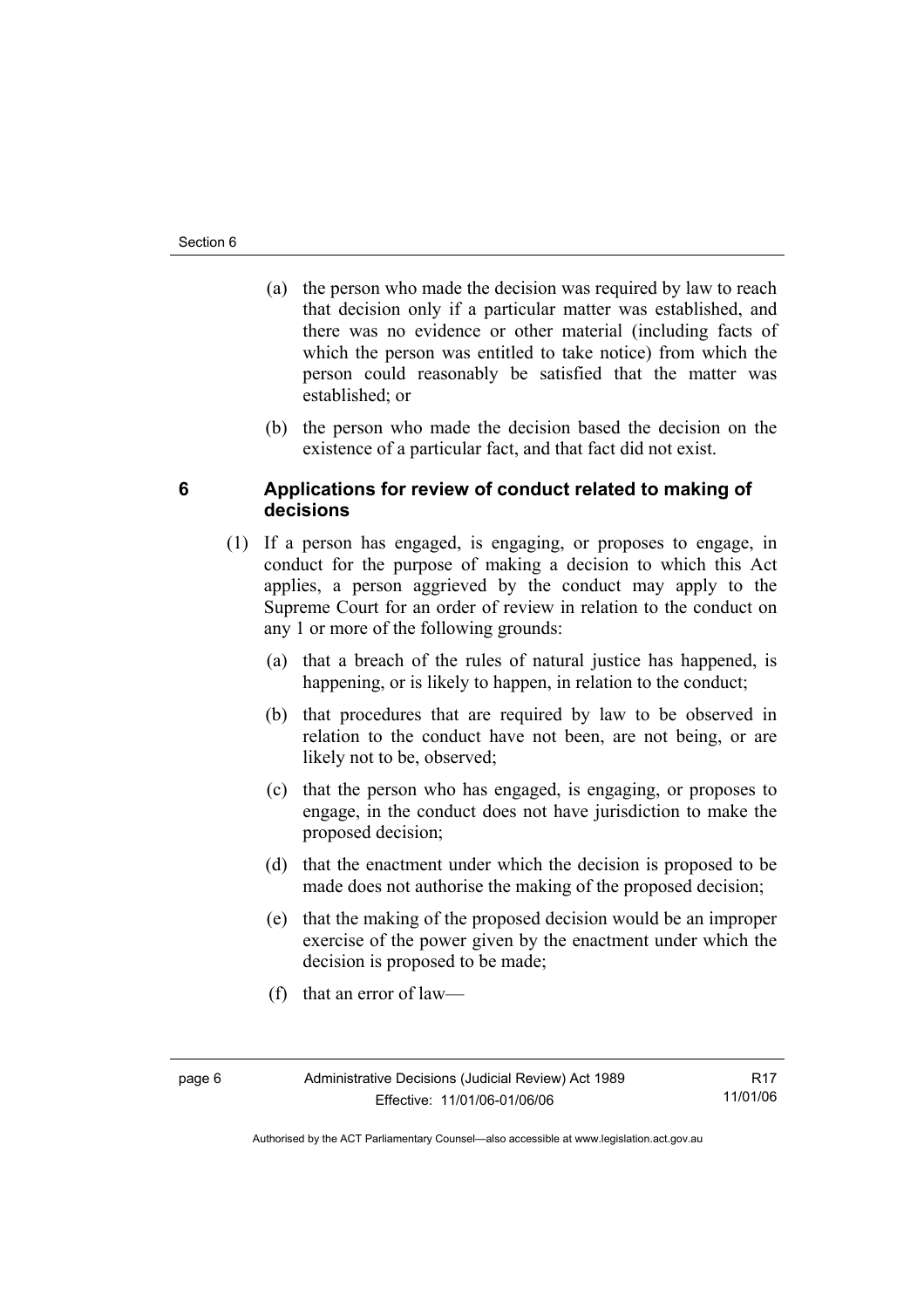- (i) has been, is being, or is likely to be, committed in the course of the conduct in the making of the proposed decision; or
- (ii) is likely to be committed in the making of the proposed decision.
- (g) that fraud has taken place, is taking place, or is likely to take place, in the course of the conduct;
- (h) that there is no evidence or other material to justify the making of the proposed decision;
- (i) that the making of the proposed decision would be otherwise contrary to law.
- (2) The reference in subsection (1) (e) to an *improper exercise* of a power includes a reference to—
	- (a) taking an irrelevant consideration into account in the exercise of a power; and
	- (b) failing to take a relevant consideration into account in the exercise of a power; and
	- (c) an exercise of a power for a purpose other than a purpose for which the power is given; and
	- (d) an exercise of a discretionary power in bad faith; and
	- (e) an exercise of a personal discretionary power at the direction or behest of another person; and
	- (f) an exercise of a discretionary power in accordance with a rule or policy without regard to the merits of the particular case; and
	- (g) an exercise of a power that is so unreasonable that no reasonable person could have so exercised the power; and
	- (h) an exercise of a power in such a way that the result of the exercise of the power is uncertain; and

| R17      | Administrative Decisions (Judicial Review) Act 1989 | page 7 |
|----------|-----------------------------------------------------|--------|
| 11/01/06 | Effective: 11/01/06-01/06/06                        |        |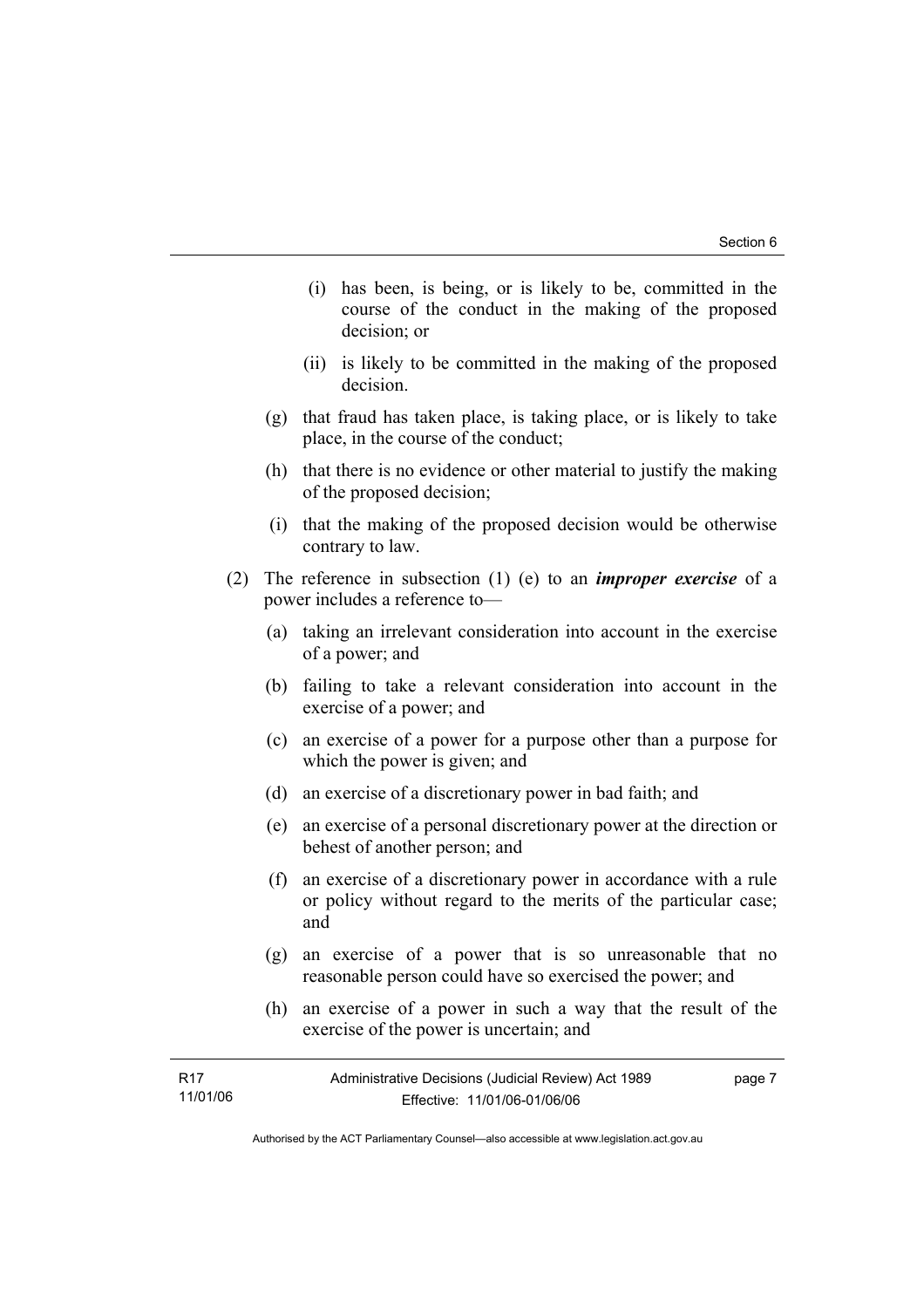- (i) any other exercise of a power in a way that is abuse of the power.
- (3) The ground mentioned in subsection (1) (h) is not taken to be made out unless—
	- (a) the person who proposes to make the decision is required by law to reach that decision only if a particular matter is established, and there is no evidence or other material (including facts of which the person was entitled to take notice) from which the person can reasonably be satisfied that the matter is established; or
	- (b) the person proposed to make the decision on the basis of the existence of a particular fact, and that fact does not exist.

# **7 Applications for failures to make decisions**

- $(1)$  If—
	- (a) a person has a duty to make a decision to which this Act applies; and
	- (b) there is no law that prescribes a period within which the person is required to make that decision; and
	- (c) the person has failed to make that decision;

a person aggrieved by the failure to make the decision may apply to the Supreme Court for an order of review in relation to the failure to make the decision on the ground that there has been unreasonable delay in making the decision.

- $(2)$  If—
	- (a) a person has a duty to make a decision to which this Act applies; and
	- (b) a law prescribes a period within which the person is required to make that decision; and

| page 8 | Administrative Decisions (Judicial Review) Act 1989 | R <sub>17</sub> |
|--------|-----------------------------------------------------|-----------------|
|        | Effective: 11/01/06-01/06/06                        | 11/01/06        |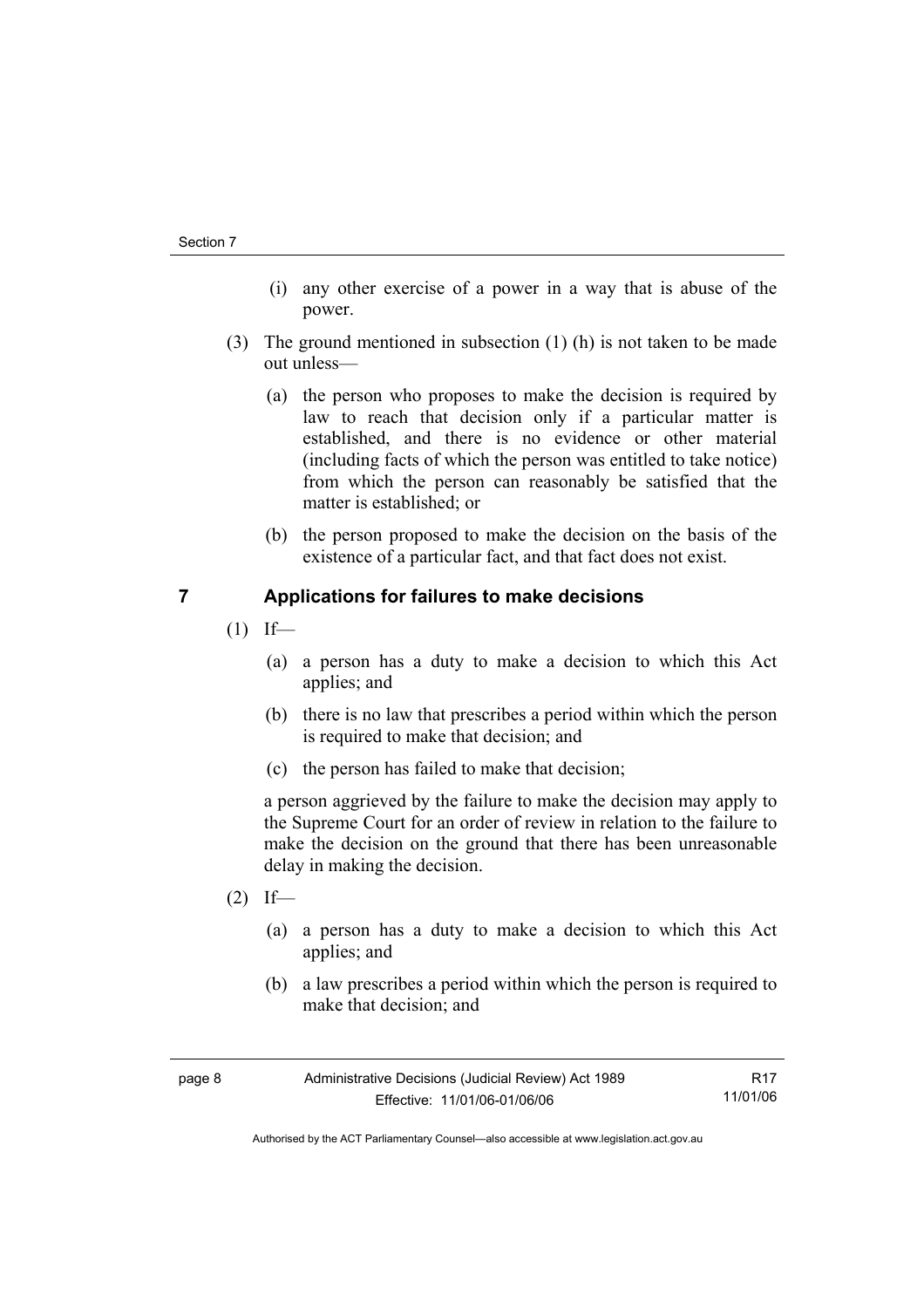(c) the person has failed to make that decision before the end of that period;

a person aggrieved by the failure may apply to the Supreme Court for an order of review in relation to the failure to make the decision within that period on the ground that the person has a duty to make the decision even though the period has ended.

# **8 Effect of Act on other rights**

- (1) The rights given by section 5, section 6 and section 7 to a person to seek an order for review—
	- (a) are additional to the rights of the person to seek a review in another way; and
	- (b) must be disregarded for the *Ombudsman Act 1989*, section  $6(6)$ .
- (2) However—
	- (a) the Supreme Court or any other court may, in a proceeding brought otherwise than under this Act, refuse to grant an application for review in relation to a matter if an application for review of that matter has been made to the Supreme Court under section 5, section 6 or section 7; and
	- (b) the Supreme Court may, in its discretion, refuse to grant an application for review of a matter under section 5, section 6 or section 7 if—
		- (i) the applicant has sought a review by a court including the Supreme Court of the matter otherwise than under this Act; or
		- (ii) adequate provision is made by a law other than this Act under which the applicant is entitled to seek a review of that matter; or

page 9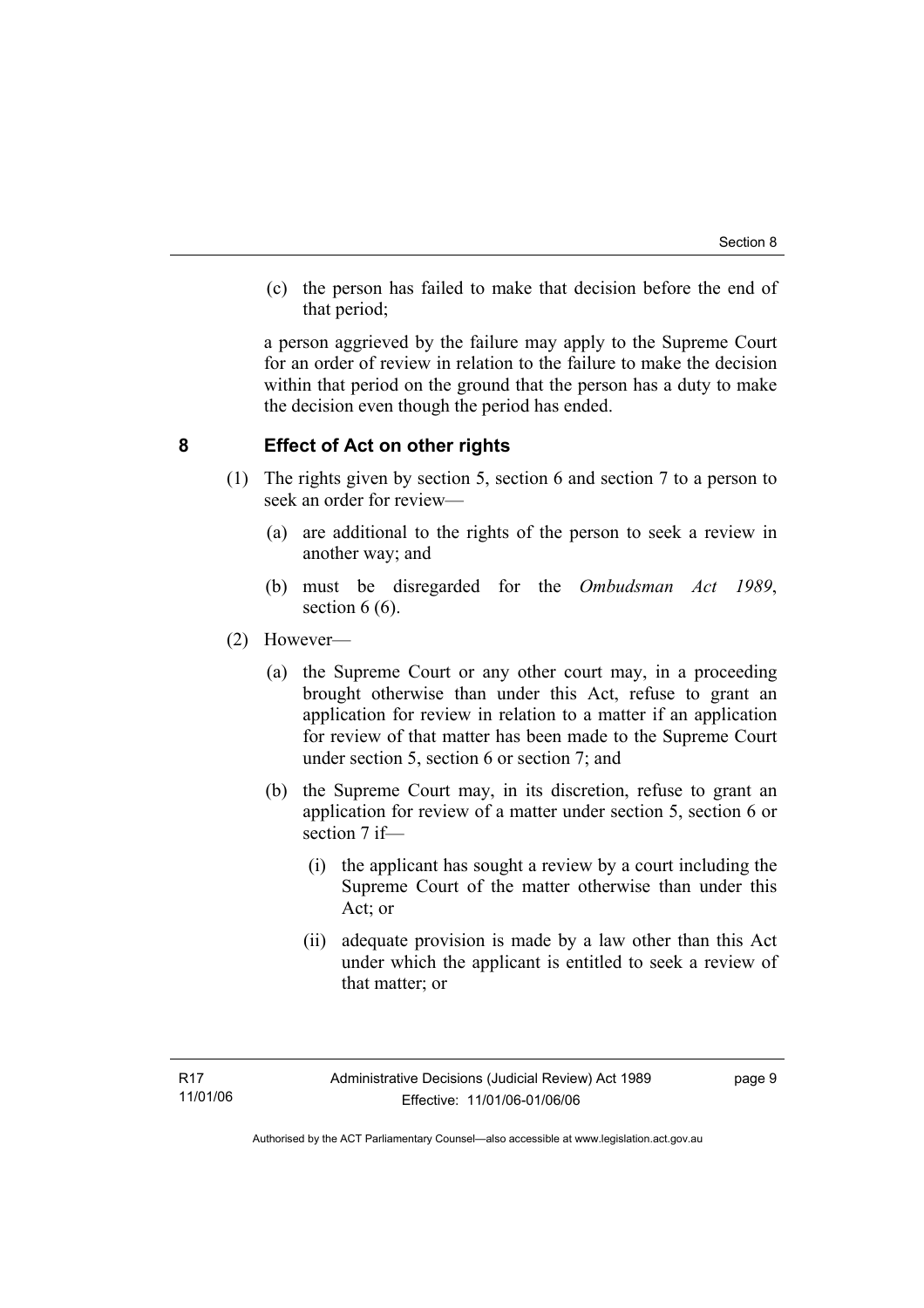- (iii) the matter to which the application relates arises under the *Land (Planning and Environment) Act 1991* or the *Heritage Act 2004* and is a matter being reviewed, or for which application has been made for review, under a law other than this Act, whether on the application of the person who has made application to the Supreme Court for review of the matter under this Act or anyone else.
- (3) In this section:

*review* includes a review by way of reconsideration, rehearing, appeal, the grant of an injunction or of a prerogative or statutory writ or the making of a declaratory or other order.

#### **9 Applications for order of review must set out grounds**

An application to the Supreme Court for an order of review must set out the grounds of the application.

# **10 Period in which application for order of review must be made**

- (1) An application to the Supreme Court for an order of review in relation to a decision that has been made (including a decision made after the end of the period within which it was required to be made) must be made within the period required by subsection (2) (or any further time allowed by the court) if the terms of the decision were—
	- (a) recorded in writing; and
	- (b) set out in a document that was given to the applicant.
	- *Note* The court may allow further time after the end of the period required by s (2) (see Legislation Act, s 151C).
- (2) For subsection (1), the period within which an application for an order of review is required to be made is the period beginning on the day the decision is made and ending 28 days after the relevant day.

R17 11/01/06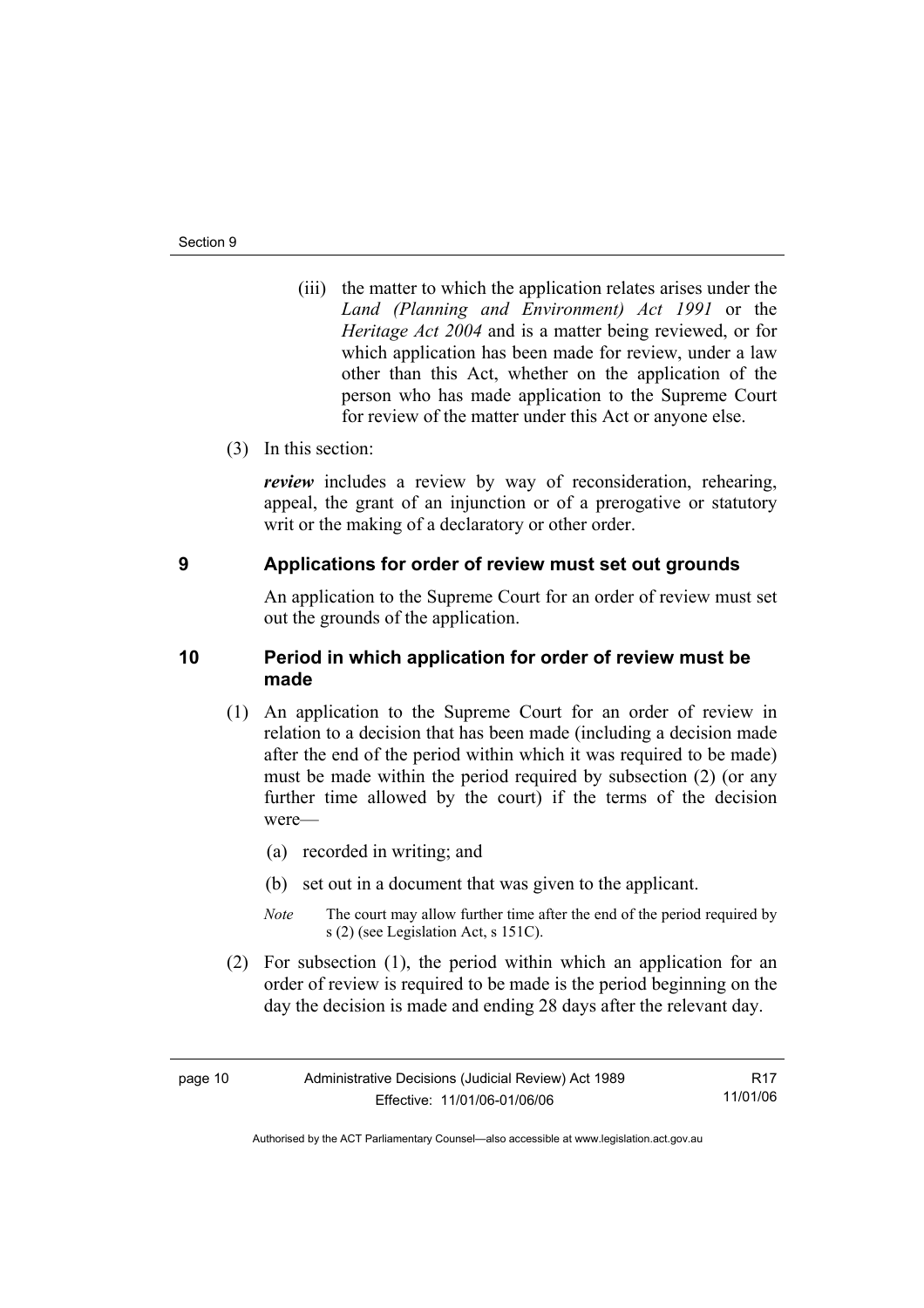- (3) If there is no period prescribed for making an application for an order for review in relation to a particular decision, the Supreme Court may refuse to consider an application for an order for review in relation to the decision if it is of the opinion that the application was not made within a reasonable time after the decision was made.
- (4) If there is no period prescribed for making an application by a particular person for an order for review in relation to a particular decision, the Supreme Court may refuse to consider an application by the person for an order for review in relation to the decision if it is of the opinion that the application was not made within a reasonable time after the decision was made.
- (5) In forming an opinion for subsection (3) or (4), the Supreme Court—
	- (a) must have regard to—
		- (i) the time when the applicant became aware of the decision; and
		- (ii) if subsection (4) applies—the period prescribed for the making of an application by anyone else for an order of review in relation to the decision; and
	- (b) may have regard to anything else it considers relevant.
- (6) In subsection (2):

*relevant day* means—

 (a) if the decision includes, or is accompanied by, a written statement of reasons for the decision—the day a document setting out the terms of the decision is given to the applicant; or

*Note* For the meaning of *statement of reasons*, see the dict.

 (b) if paragraph (a) does not apply and a written statement of reasons for the decision is given to the applicant (otherwise than because of a request under section 13 (1)) not later than 28 days after the day a document setting out the terms of the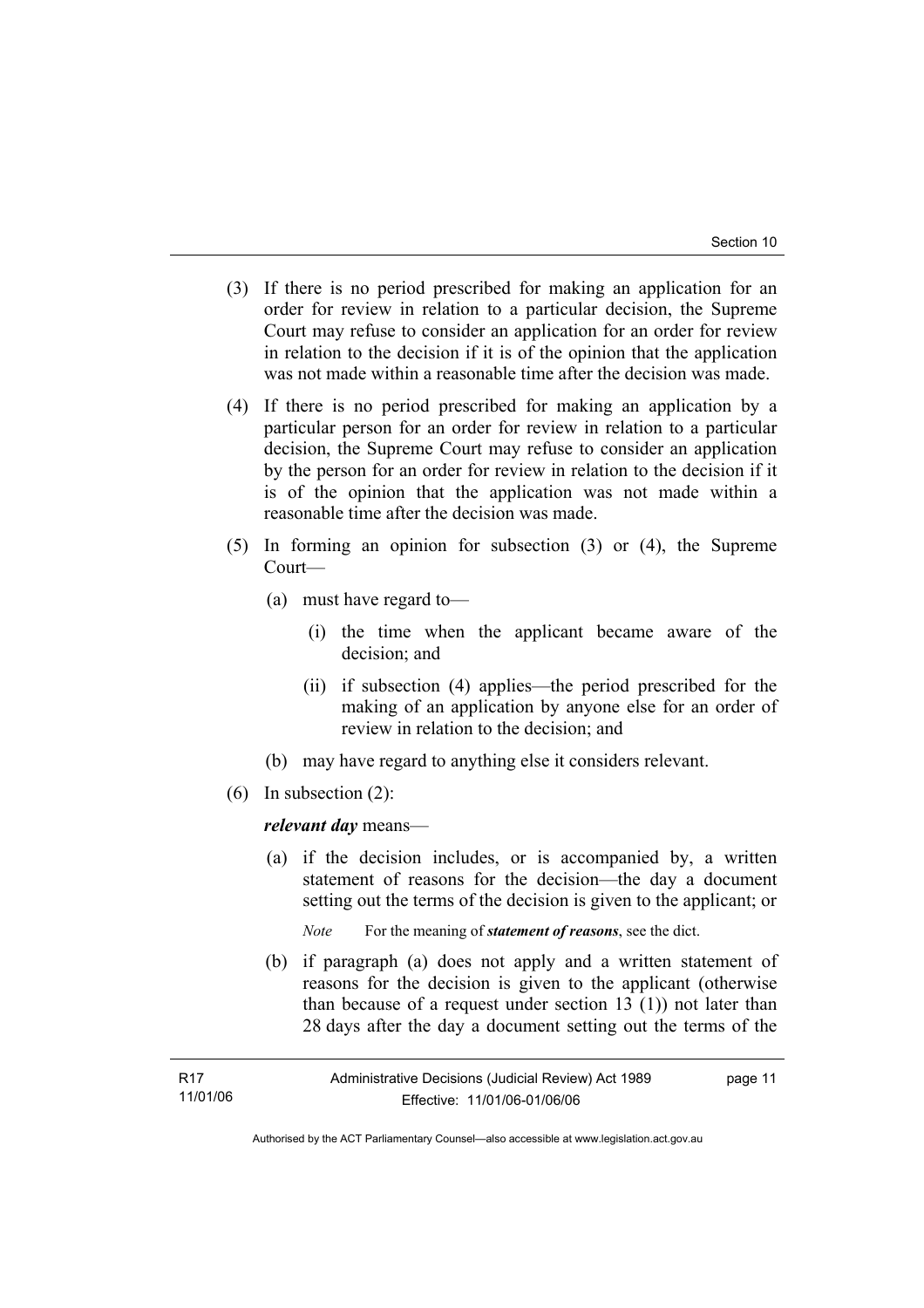decision is given to the applicant—the day the statement is given to the applicant; or

- (c) if paragraph (a) does not apply and the applicant requests the person who made the decision to give a statement under section 13 $(1)$ —
	- (i) the day the statement is given to the applicant; or
	- (ii) the day the applicant is told under section 13 (3) that the applicant was not entitled to make the request; or
	- (iii) the day the Supreme Court makes an order under section 13 (6) declaring that the applicant was not entitled to make the request; or
	- (iv) the day the applicant is told under section 14 (3) or section 15 (3) that the statement will not be given to the applicant.
- (d) in any other case—the day a document setting out the terms of the decision.

# **11 Application for order of review not limited to grounds in application**

The applicant for an order of review is not limited to the grounds set out in the application but, if the applicant wishes to rely on a ground not set out in the application, the Supreme Court may direct the application be amended to state the ground.

# **12 Application to be made a party to a proceeding**

- (1) A person interested in a decision, conduct or failure in relation to which an application has been made to the Supreme Court under this Act may apply to the Supreme Court to be made a party to the application.
- (2) The Supreme Court may, in its discretion—

R17 11/01/06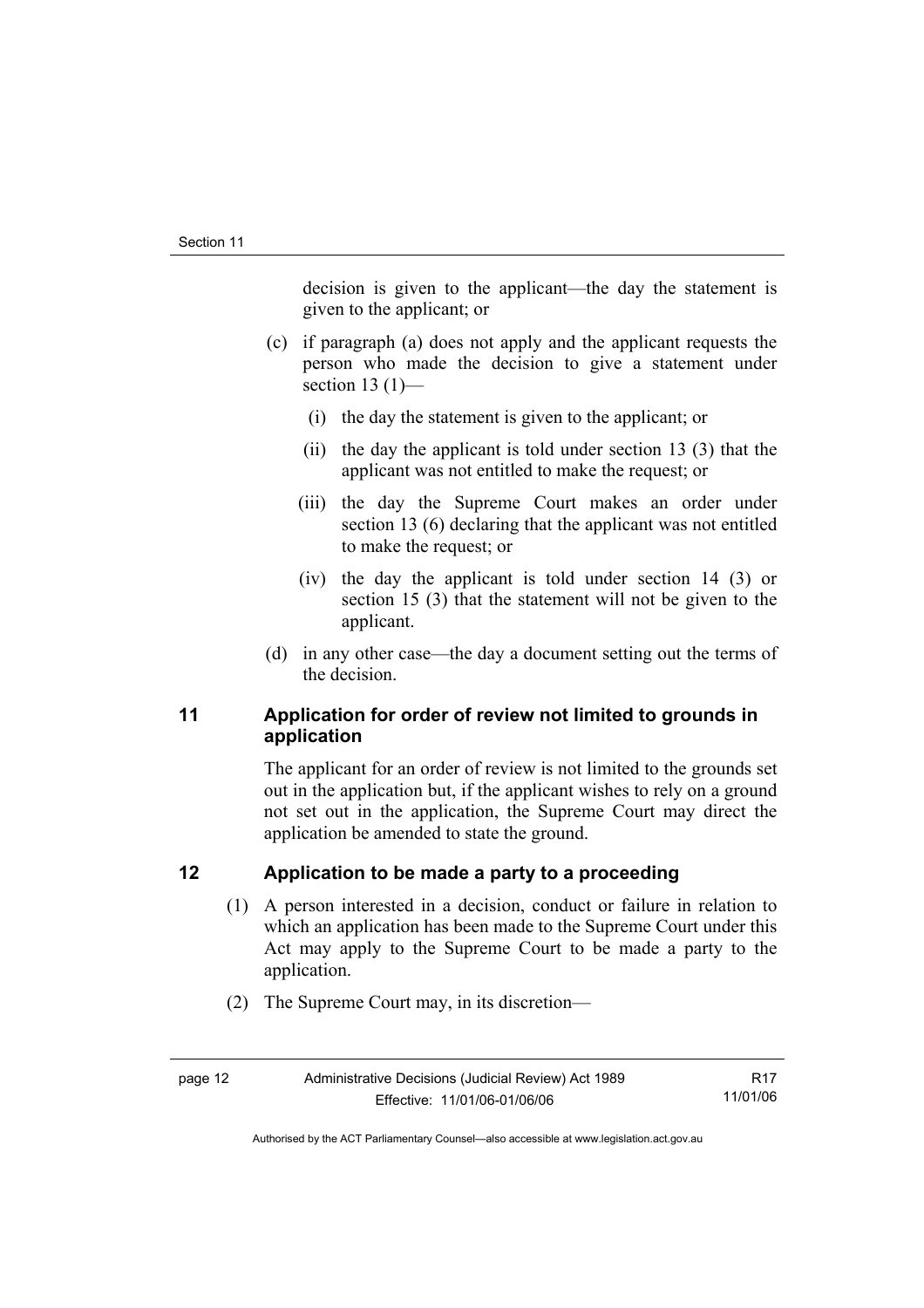- (a) grant the application either unconditionally or subject to the conditions that it considers appropriate; or
- (b) refuse the application.

#### **13 Reasons for decision may be obtained**

 (1) If a person (the *decision-maker*) makes a decision to which this section applies, a person (the *requester*) who is entitled to make an application to the Supreme Court under section 5 in relation to the decision may, in writing, request the decision-maker to provide a written statement of reasons in relation to the decision.

*Note* For the meaning of *statement of reasons*, see the dict.

- (2) The decision-maker must, as soon as practicable and in any event not later than 28 days after the day the decision-maker receives the request (the *request day*), prepare the statement and give it to the requester.
- (3) If the decision-maker is of the opinion that the requester was not entitled to make the request, the decision-maker may, not later than 28 days after the request day—
	- (a) give to the requester written notice of the decision-maker's opinion; or
	- (b) apply to the Supreme Court under subsection (6) for an order declaring that the requester was not entitled to make the request.
- (4) Despite subsection (2), if the decision-maker gives notice under subsection (3) or applies to the Supreme Court under subsection (6), the decision-maker is not required to comply with the request unless—
	- (a) the court, on an application under subsection (6), orders the decision-maker to give the statement; or
	- (b) the decision-maker has applied to the court under subsection (6) for an order declaring that the requester was not

| R17      | Administrative Decisions (Judicial Review) Act 1989 | page 13 |
|----------|-----------------------------------------------------|---------|
| 11/01/06 | Effective: 11/01/06-01/06/06                        |         |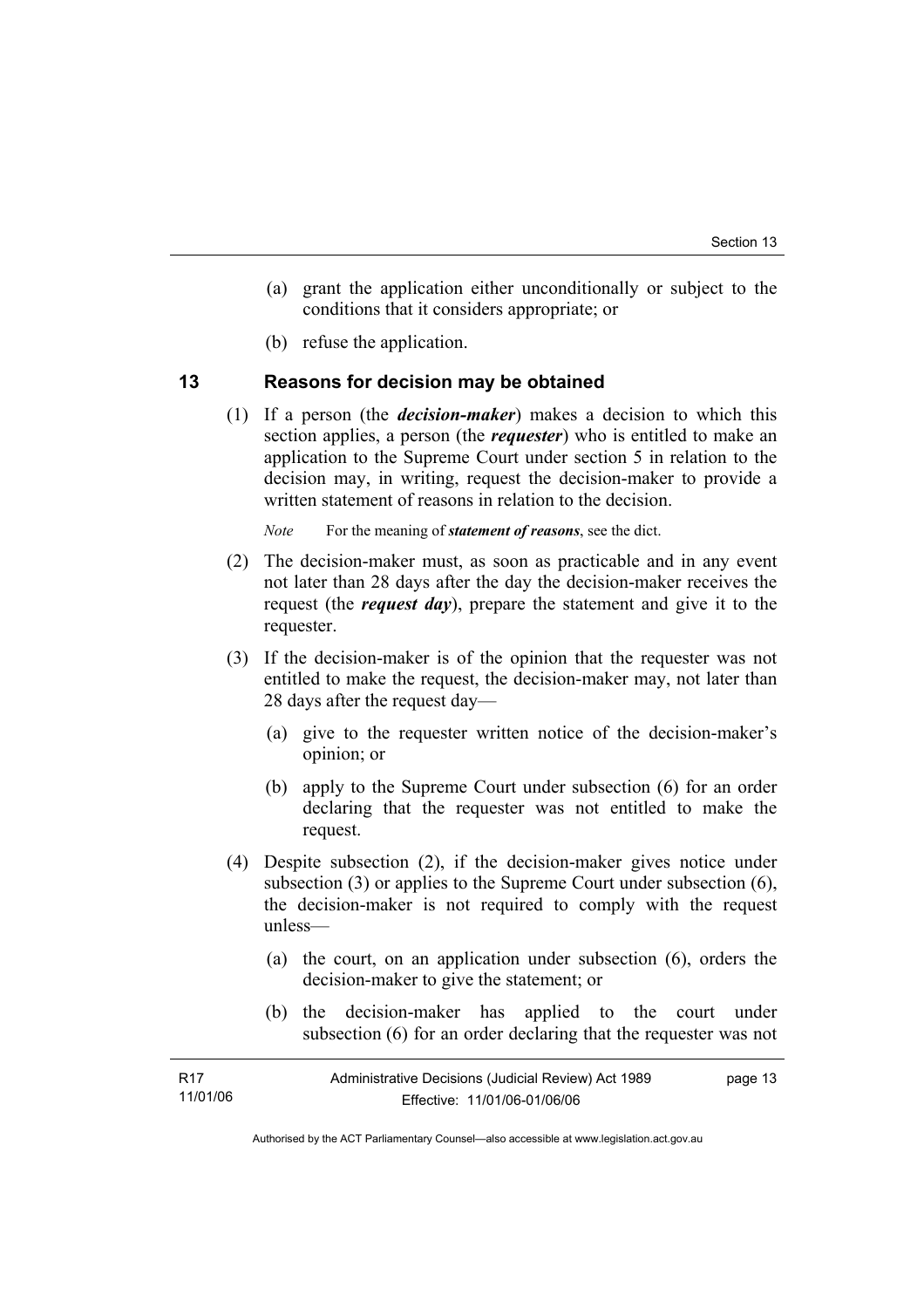entitled to make the request and the court refuses the application.

- (5) If subsection (4) (a) or (b) applies, the decision-maker must prepare the statement and give it to the requester not later than 28 days after the day of the Supreme Court's decision.
- (6) On the application of either the decision-maker or requester under this subsection, the Supreme Court may make an order declaring that the requester was, or was not, entitled to make the request.
- (7) Despite subsection (2), the decision-maker may refuse to prepare and give the statement to the requester if—
	- (a) for a decision the terms of which were recorded in writing and set out in a document that was given to the requester—the request was made later than 28 days after the day the document was given to the requester; or
	- (b) in any other case—the relevant request was not made within a reasonable time after the decision was made.
- (8) If subsection (7) (a) or (b) applies, the decision maker must give to the requester, not later than 14 days after the request day, written notice stating—
	- (a) that the statement will not be given to the requestor; and
	- (b) the reasons why it will not be given.
- (9) For subsection (7) (b), a request for a statement in relation to a decision is taken to have been made within a reasonable time after the decision was made if the Supreme Court, on application by the requester, declares that the request was made within a reasonable time after the decision was made.
- (10) On application by the requester under this subsection, the Supreme Court may order the decision-maker to give the requester, within a stated period, an additional statement containing better particulars in relation to stated matters if the court considers that the statement

| $+0+$<br>. . |  |
|--------------|--|
|--------------|--|

R17 11/01/06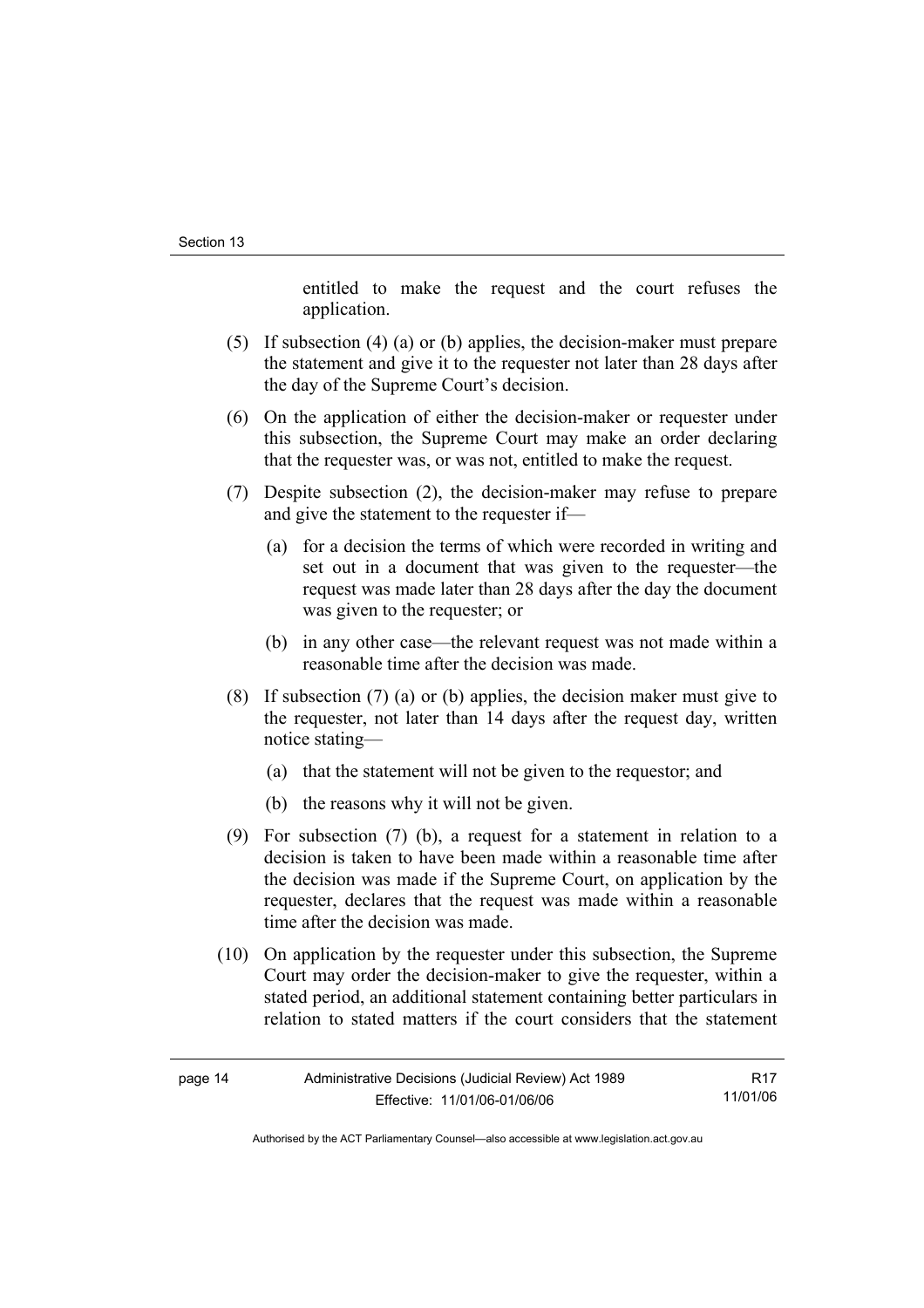given to the requester does not contain adequate particulars, in relation to the decision.

- (11) A regulation may declare decisions not to be decisions to which this section applies.
- (12) A regulation made under subsection (11) applies only in relation to decisions made after the regulation takes effect.
- (13) In this section:

*decision to which this section applies* means a decision to which this Act applies, other than—

- (a) a decision to which the *Administrative Appeals Tribunal Act 1989*, section 26 (Person affected by decision may obtain reasons for decision) applies; or
- (b) a decision that includes, or is accompanied by, a statement of reasons; or
- (c) a decision mentioned in schedule 2.

#### **14 Certain information not required to be disclosed**

- (1) This section applies in relation to any information to which a request made to a person under section 13 (1) relates if the information—
	- (a) relates to the personal affairs or business affairs of a person other than the person making the request; and
	- (b) is information—
		- (i) that was supplied in confidence; or
		- (ii) the publication of which would reveal a trade secret; or
		- (iii) that was provided in compliance with a duty imposed by an enactment; or
		- (iv) the giving of which in accordance with the request would be in contravention of an enactment that expressly

R17 11/01/06 page 15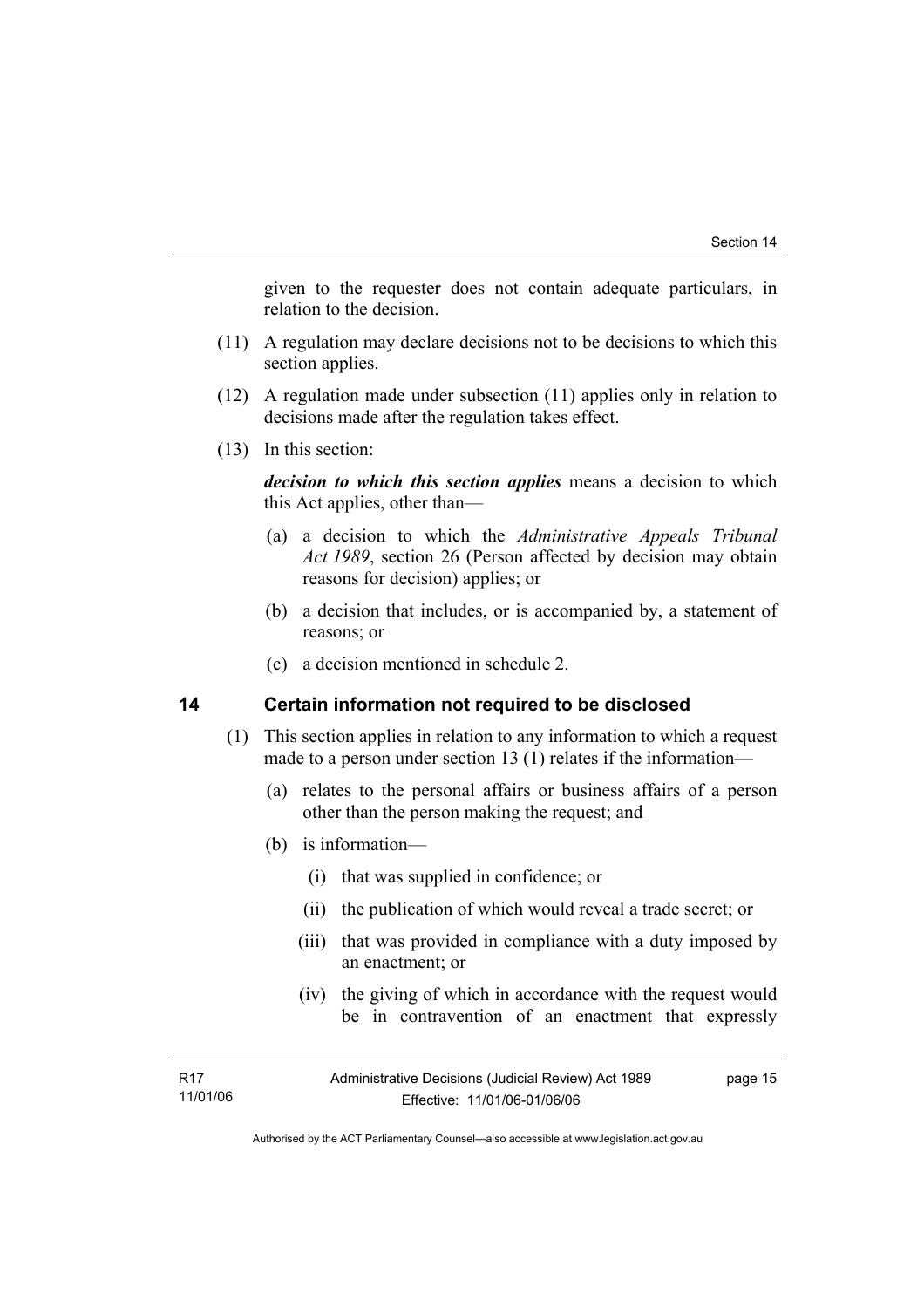imposes on the person to whom the request is made a duty not to divulge or communicate information of that kind—

- (A) to anyone; or
- (B) to anyone, other than a particular person; or
- (C) except in particular circumstances.
- (2) If a person has been requested under section 13 (1) to give a statement to a person—
	- (a) the person to whom the request is made is not required to include in the statement any information in relation to which this section applies; and
	- (b) if the statement would be false or misleading if it did not include the information—the person is not required to give the statement.
- (3) If, under subsection (2), information is not included in a statement provided by a person or a statement is not provided by a person, the person must provide written notice to the person who requested the statement—
	- (a) if information is not included in a statement—stating that the information is not so included and giving the reason for not including the information; or
	- (b) if a statement is not provided—stating that the statement will not be provided and giving the reason for not providing the statement.
- (4) This section does not affect the power of the Supreme Court to make an order for the discovery of documents or to require the giving of evidence or the production of documents to the court.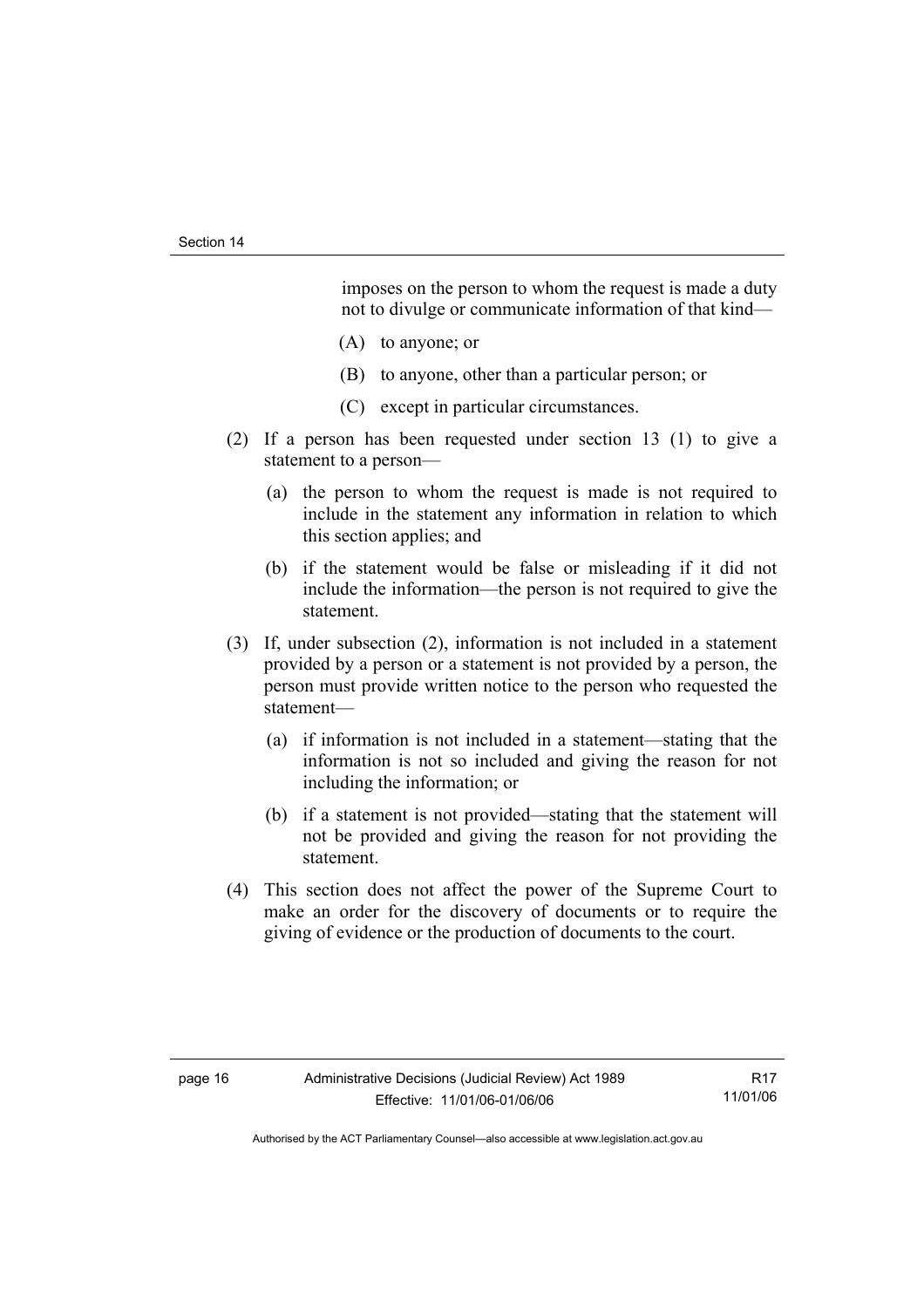#### **15 Ministerial certificate about disclosure of information**

- (1) This section applies to information relating to a matter if the Minister certifies, in writing, that the disclosure of information relating to the matter would be contrary to the public interest—
	- (a) because it would involve the disclosure of deliberations or a decision of the Executive or of a committee of the Executive; or
	- (b) for any other stated reason that could form the basis for a claim in a judicial proceeding that the information should not be disclosed.
- (2) If a person has been requested under section 13 to give a statement to a person—
	- (a) the person to whom the request is made is not required to include in the statement any information in relation to which this section applies; and
	- (b) if the statement would be false or misleading if it did not include the information—the person is not required to give the statement.
- (3) If, under subsection (2), information is not included in a statement provided by a person or a statement is not provided by a person, the person must give a written notice to the person who requested the statement—
	- (a) if information is not included in a statement—stating that the information is not so included and giving the reason for not including the information; or
	- (b) if a statement is not provided—stating that the statement will not be provided and giving the reason for not providing the statement.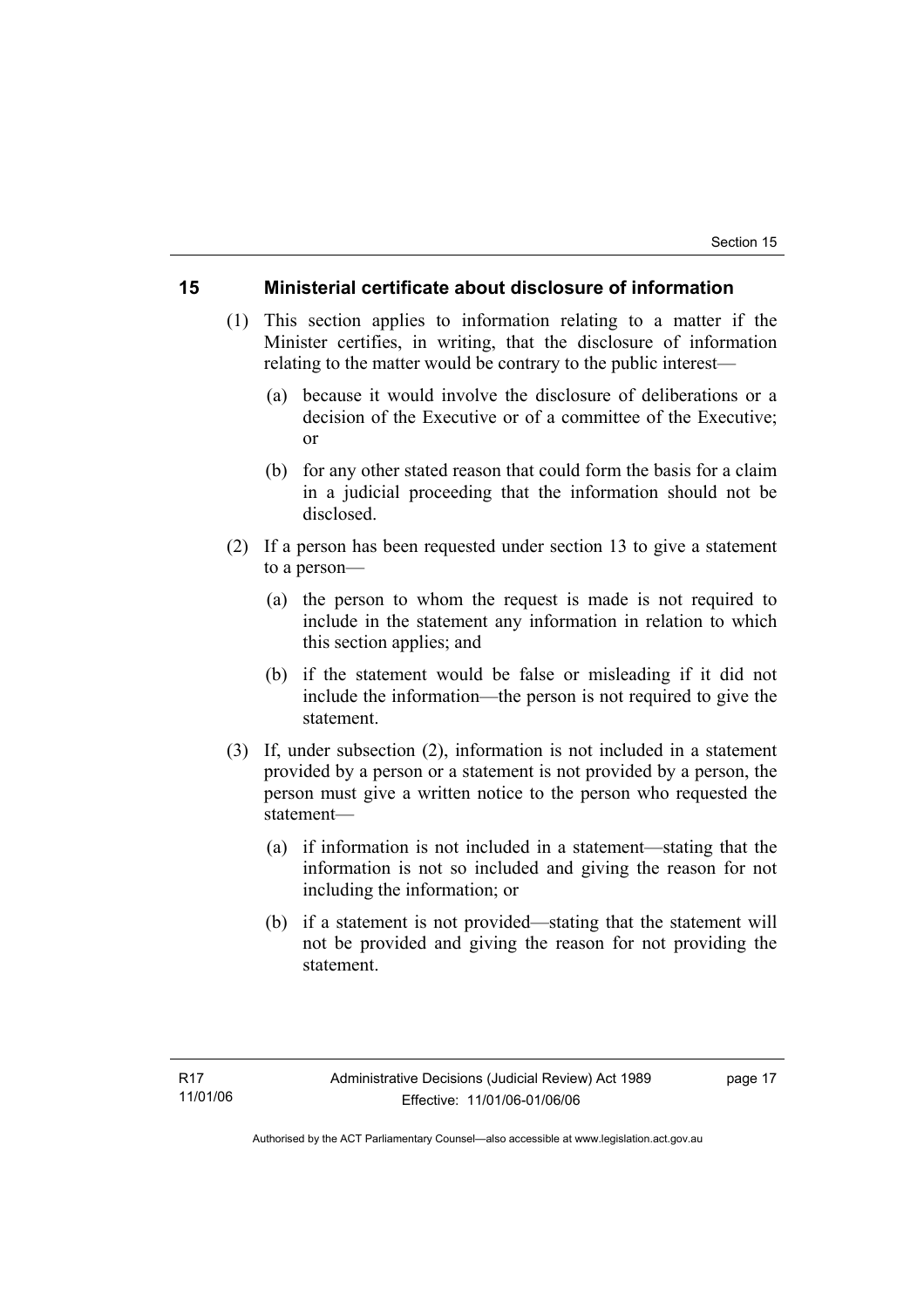(4) This section does not affect the power of the Supreme Court to make an order for the discovery of documents or to require the giving of evidence or the production of documents to the court.

# **16 Stay of proceedings**

- (1) The making of an application to the Supreme Court under section 5 in relation to a decision does not affect the operation of the decision or prevent the implementation of the decision, but—
	- (a) the Supreme Court may, by order, on the conditions (if any) that the court decides, suspend the operation of the decision; and
	- (b) the Supreme Court may order, on the conditions (if any) that the court decides, a stay of all or any proceedings under the decision.
- (2) The Supreme Court may make an order under subsection (1) on its own initiative or on the application of the person who made the application under section 5.

# **17 Powers of Supreme Court in relation to applications for order of review**

- (1) On an application for an order of review in relation to a decision, the Supreme Court may, in its discretion, make all or any of the following orders:
	- (a) an order quashing or setting aside the decision, or a part of the decision, with effect from the date of the order or from the earlier or later date that the court specifies;
	- (b) an order referring the matter to which the decision relates to the person who made the decision for further consideration, subject to the directions that the court considers appropriate;
	- (c) an order declaring the rights of the parties in relation to any matter to which the decision relates;

R17 11/01/06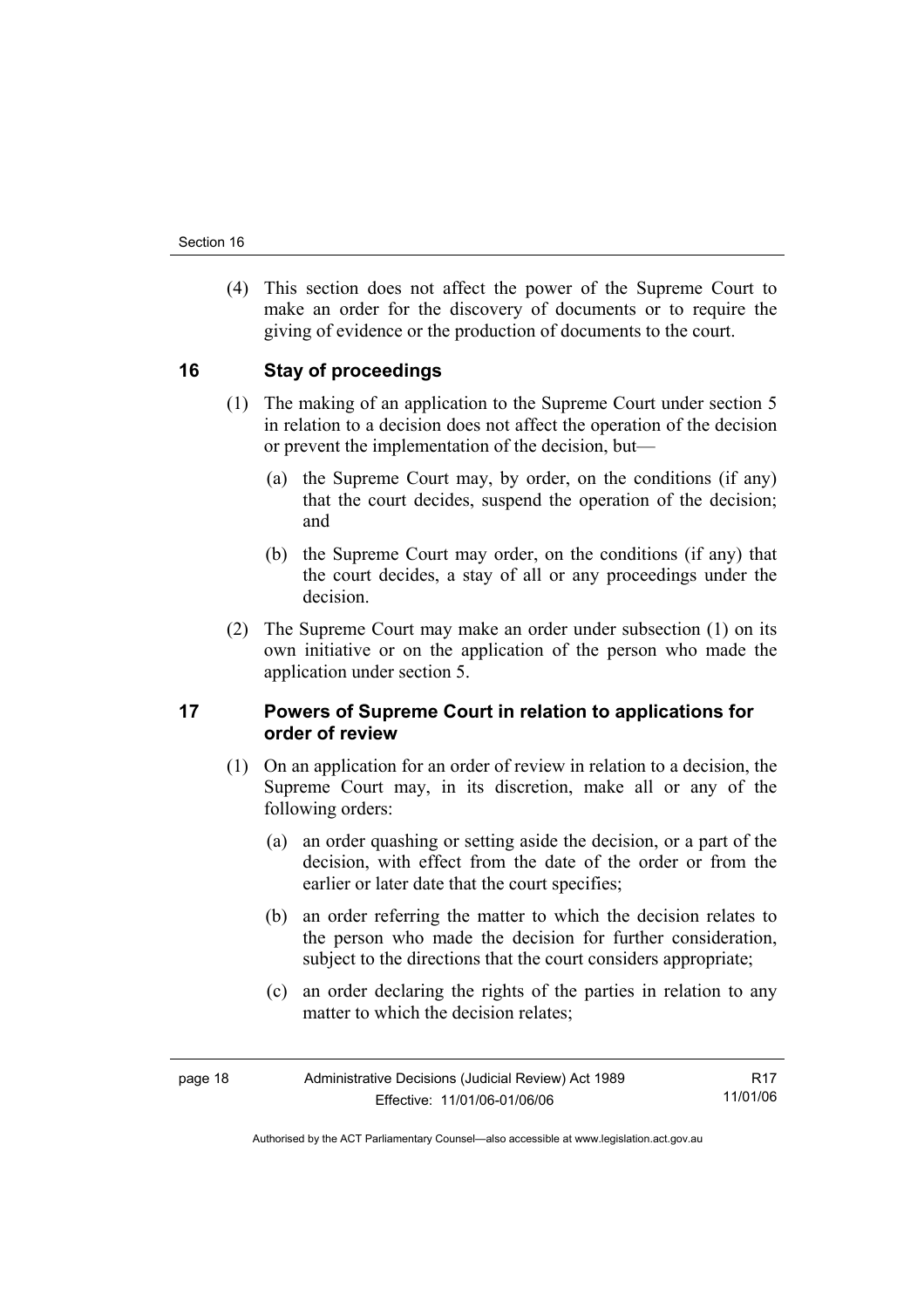- (d) an order directing any of the parties to do, or to refrain from doing, anything to do justice between the parties.
- (2) On an application for an order of review in relation to conduct that has been, is being, or is proposed to be, engaged in for the purpose of the making of a decision, the Supreme Court may, in its discretion, make either or both of the following orders:
	- (a) an order declaring the rights of the parties in relation to any matter to which the conduct relates;
	- (b) an order directing any of the parties to do, or to refrain from doing, anything to do justice between the parties.
- (3) On an application for an order of review in relation to a failure to make a decision, or in relation to a failure to make a decision within the period within which the decision was required to be made, the Supreme Court may, in its discretion, make all or any of the following orders:
	- (a) an order directing the making of the decision;
	- (b) an order declaring the rights of the parties in relation to the making of the decision;
	- (c) an order directing any of the parties to do, or to refrain from doing, anything to do justice between the parties.
- (4) The Supreme Court may at any time, on its own initiative or on the application of any party, revoke, vary, or suspend the operation of any order made by it under this section.

# **18 Change in person holding, or performing the duties of, an office**

- (1) This section applies if—
	- (a) a person has, in the performance of the duties of an office, made a decision in relation to which an application may be made to the Supreme Court under this Act; and

page 19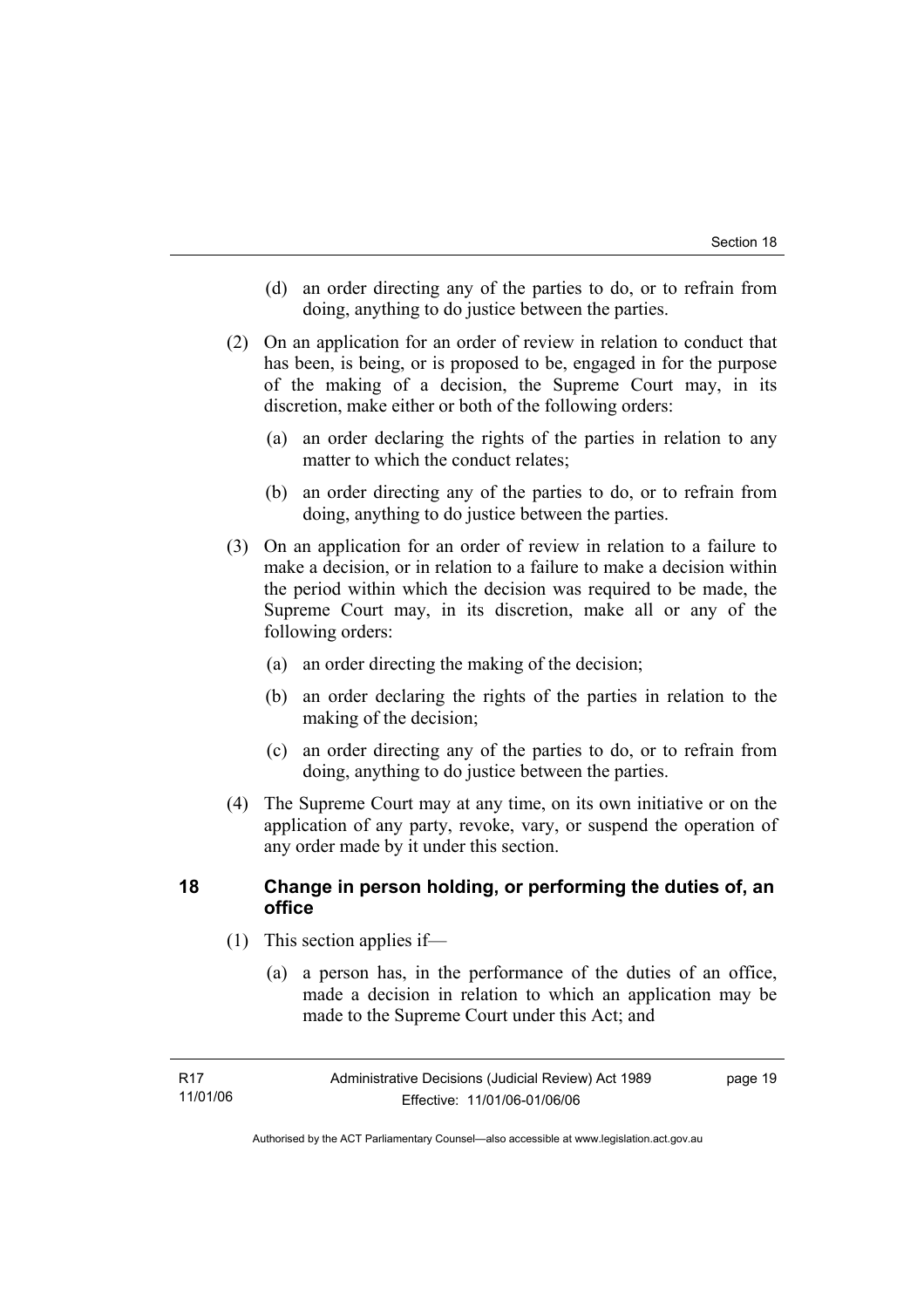- (b) the person no longer holds, or, for whatever reason, is not performing the duties of, that office.
- (2) This Act has effect as if the decision had been made by—
	- (a) the person for the time being holding or performing the duties of that office; or
	- (b) if there is no person for the time being holding or performing the duties of that office or that office no longer exists—the person that the Minister administering the enactment under which the decision was made, or a person authorised by that Minister, specifies.

# **19 Intervention by Minister**

- (1) The Minister may, on behalf of the Territory, intervene in a proceeding before the Supreme Court under this Act.
- (2) If the Minister intervenes in a proceeding—
	- (a) the Minister is taken to be a party to the proceeding; and
	- (b) the Supreme Court may, in the proceeding, make orders about costs against the Territory that the court considers appropriate.

# **20 Act not to apply to certain decisions**

- (1) A regulation may declare decisions to be decisions that are not subject to judicial review by the Supreme Court under this Act.
- (2) If a regulation is so made in relation to a decision—
	- (a) section 5 does not apply in relation to that decision; and
	- (b) section 6 does not apply in relation to conduct that has been, is being, or is proposed to be, engaged in for the purpose of making that decision; and
	- (c) section 7 does not apply in relation to a failure to make that decision.

| page 20 | Administrative Decisions (Judicial Review) Act 1989 | R17      |
|---------|-----------------------------------------------------|----------|
|         | Effective: 11/01/06-01/06/06                        | 11/01/06 |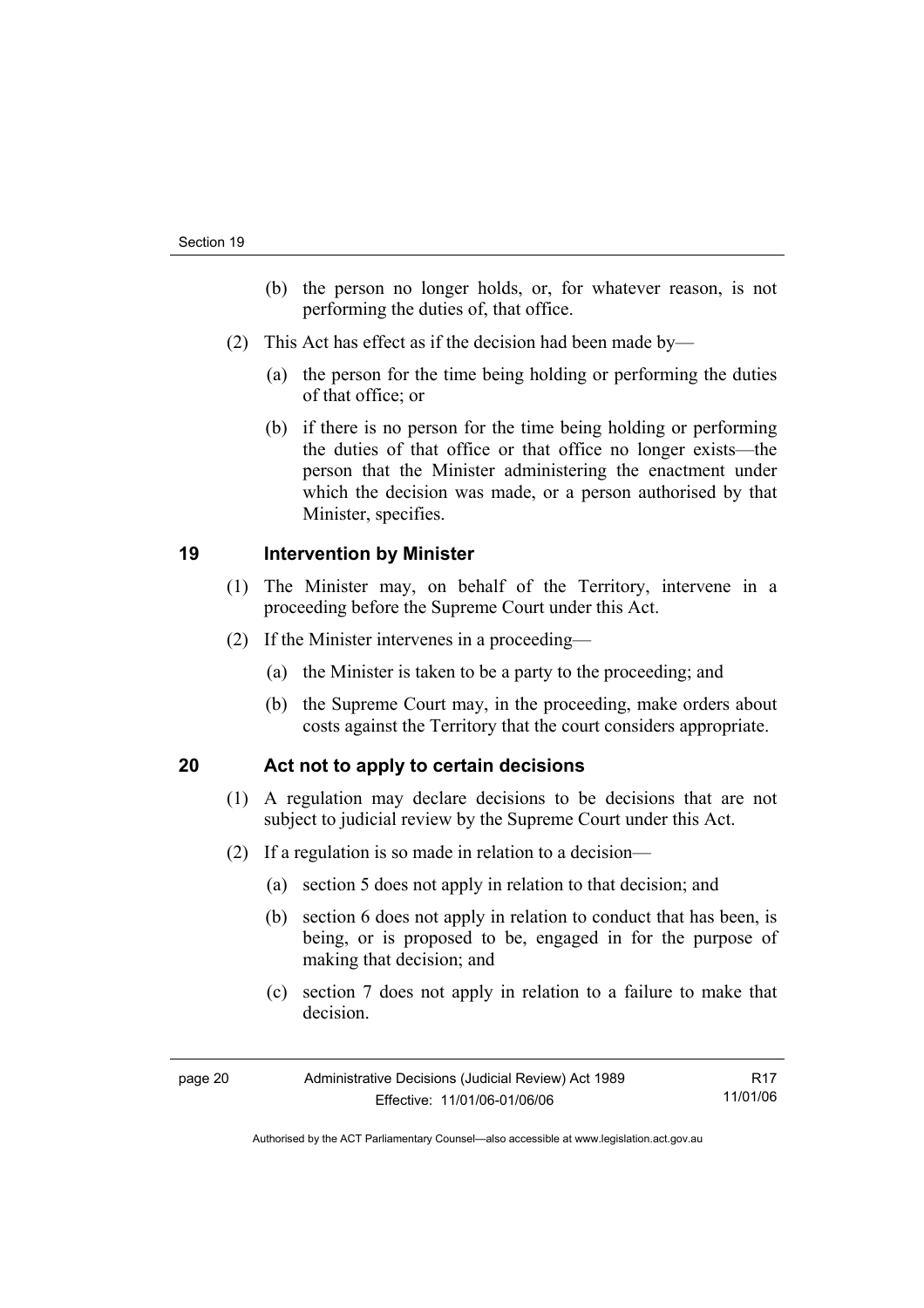(3) A regulation made for subsection (1) applies only in relation to decisions made after the regulation take effect.

# **21 Regulation-making power**

The Executive may make regulations for this Act.

*Note* A regulation must be notified, and presented to the Legislative Assembly, under the Legislation Act.

R17 11/01/06 page 21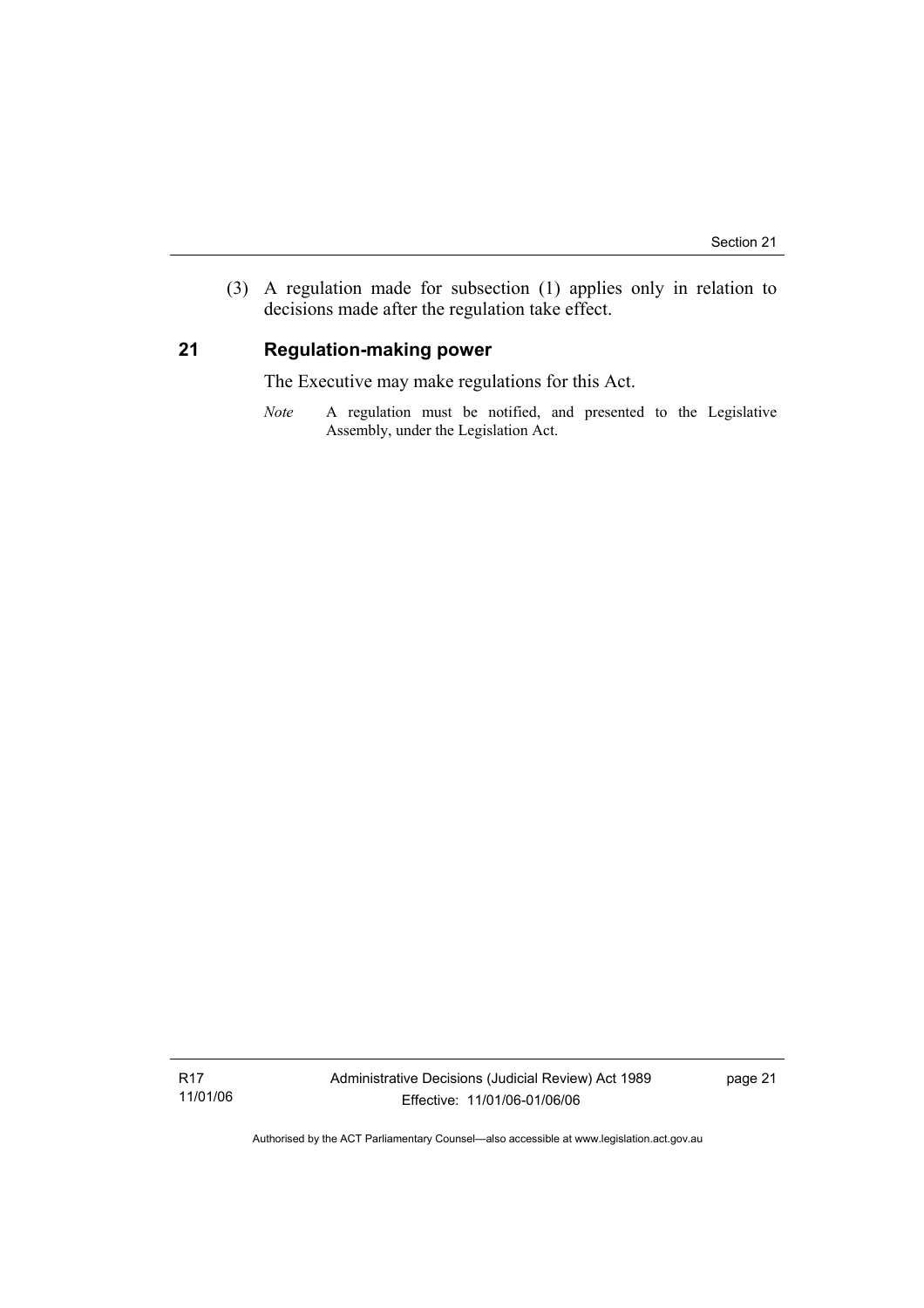# **Schedule 1 Decisions to which this Act does not apply**

(see dict, def *decision to which this Act applies*)

| column 1<br>item | column <sub>2</sub><br>enactment                                            | column 3<br>decision under enactment                                                                                         |
|------------------|-----------------------------------------------------------------------------|------------------------------------------------------------------------------------------------------------------------------|
| 1                | Building Act 2004                                                           | a decision under section 96 (Approval of fidelity<br>$\bullet$<br>fund schemes)                                              |
|                  |                                                                             | a decision under section 107 (Suspension or<br>cancellation of approval of approved scheme)                                  |
| $\overline{2}$   | Confiscation of<br>Criminal Assets Act<br>2003                              | any decision                                                                                                                 |
| 3                | Crimes (Restorative<br>Justice) Act 2004                                    | any decision                                                                                                                 |
| $\overline{4}$   | Duties Act 1999                                                             | a decision making or forming part of the process<br>of making, or leading up to the making of, an<br>assessment              |
|                  |                                                                             | a decision disallowing, completely or partly, an<br>objection to an assessment                                               |
|                  |                                                                             | a decision refusing to amend, completely or<br>partly, an assessment                                                         |
| 5                | Electoral Act 1992                                                          | a decision under part 4 (Electorates)<br>$\bullet$                                                                           |
| 6                | <b>Financial Institutions</b><br>Duty Act 1987 (which<br>has been repealed) | a decision making or forming part of the process<br>$\bullet$<br>of making, or leading up to the making, of an<br>assessment |
|                  |                                                                             | a decision disallowing, completely or partly, an<br>٠<br>objection to an assessment                                          |
|                  |                                                                             | a decision refusing to amend, completely or<br>partly, an assessment                                                         |

page 22 Administrative Decisions (Judicial Review) Act 1989 Effective: 11/01/06-01/06/06

R17 11/01/06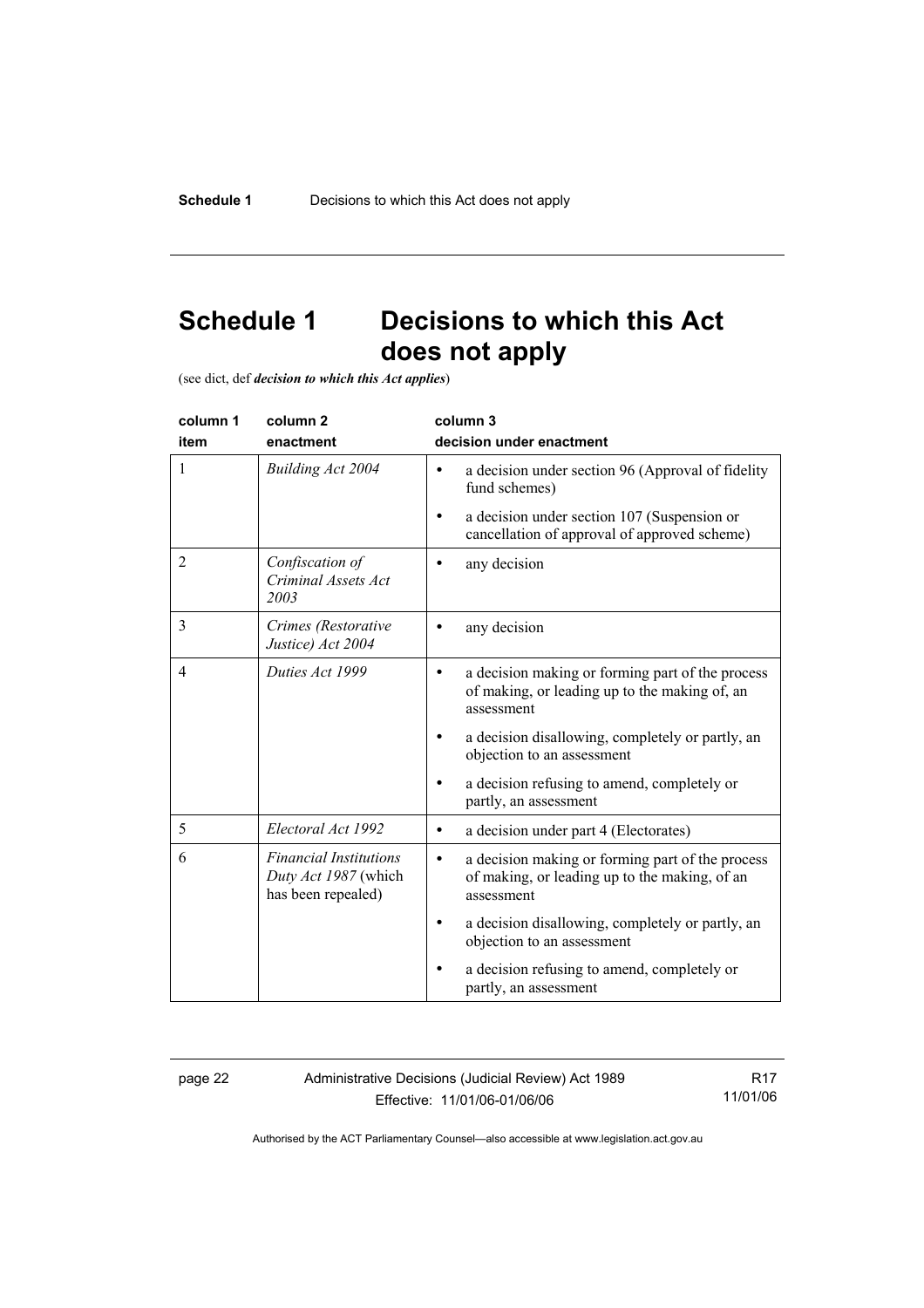| column 1<br>item | column <sub>2</sub><br>enactment                              | column 3<br>decision under enactment                                                                                                                                                                                                  |
|------------------|---------------------------------------------------------------|---------------------------------------------------------------------------------------------------------------------------------------------------------------------------------------------------------------------------------------|
| 7                | Gene Technology (GM<br>Crop Moratorium)<br>Act 2004           | a decision of the Minister under section 7<br>(Moratorium orders)<br>a decision of the Minister under section 8<br>$\bullet$<br>(Exemptions)                                                                                          |
| 8                | Gunghalin Drive<br><b>Extension Authorisation</b><br>Act 2004 | any decision                                                                                                                                                                                                                          |
| 9                | Inquiries Act 1991                                            | any decision<br>$\bullet$                                                                                                                                                                                                             |
| 10               | Judicial Commissions<br>Act 1994                              | a decision of the Executive under<br>$\bullet$<br>section 5 (1), section 16 (3) or section 18                                                                                                                                         |
|                  |                                                               | a decision of a member of the Legislative<br>$\bullet$<br>Assembly to propose a motion in accordance<br>with section 14 $(3)$ (a) or to give notice of the<br>motion to the Attorney-General in accordance<br>with section $14(3)(b)$ |
|                  |                                                               | a decision of the Attorney-General under<br>section 16 (1), section 17 (1) or section 23 (3)                                                                                                                                          |
|                  |                                                               | a resolution passed by the Legislative Assembly<br>for the examination by a judicial commission of<br>a complaint in relation to a judicial officer                                                                                   |
|                  |                                                               | a decision of a judicial commission<br>$\bullet$                                                                                                                                                                                      |
| 11               | Legislation Act 2001                                          | a decision under chapter 5 (Regulatory impact)<br>$\bullet$<br>statements for subordinate laws and disallowable<br>instruments)                                                                                                       |
| 12               | Payroll Tax Act 1987                                          | a decision making or forming part of the process<br>$\bullet$<br>of making, or leading up to the making, of an<br>assessment                                                                                                          |
|                  |                                                               | a decision disallowing, completely or partly, an<br>objection to an assessment                                                                                                                                                        |
|                  |                                                               | a decision refusing to amend, completely or<br>partly, an assessment                                                                                                                                                                  |

R17 11/01/06 Administrative Decisions (Judicial Review) Act 1989 Effective: 11/01/06-01/06/06

page 23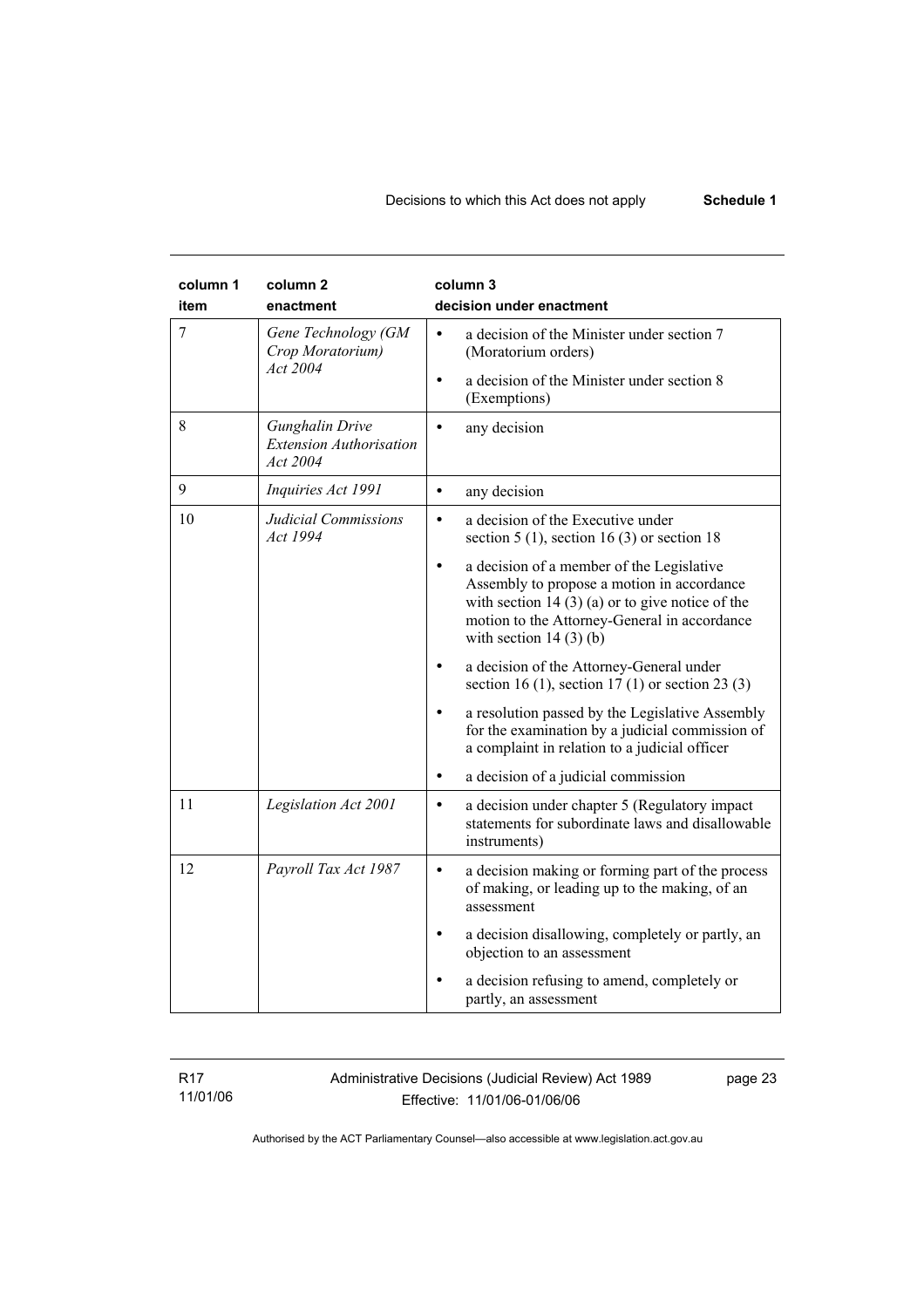# **Schedule 1** Decisions to which this Act does not apply

| column 1<br>item | column <sub>2</sub><br>enactment                                       | column 3<br>decision under enactment                                                                                         |
|------------------|------------------------------------------------------------------------|------------------------------------------------------------------------------------------------------------------------------|
| 13               | <b>Plant Diseases Act</b><br>2002                                      | a decision of the Minister under part 3 (Measures<br>for the control of diseases and pests)                                  |
| 14               | Royal Commissions Act<br>1991                                          | any decision<br>$\bullet$                                                                                                    |
| 15               | <b>Stamp Duties and Taxes</b><br>Act 1987 (which has<br>been repealed) | a decision making or forming part of the process<br>$\bullet$<br>of making, or leading up to the making, of an<br>assessment |
|                  |                                                                        | a decision disallowing, completely or partly, an<br>objection to an assessment                                               |
|                  |                                                                        | a decision refusing to amend, completely or<br>partly, an assessment                                                         |
| 16               | <b>Taxation</b><br><b>Administration Act</b><br>1999                   | a decision making or forming part of the process<br>of making, or leading up to the making, of an<br>assessment              |
|                  |                                                                        | a decision disallowing, completely or partly, an<br>objection to an assessment                                               |
|                  |                                                                        | a decision refusing to amend, completely or<br>partly, an assessment                                                         |
| 17               | Water Resources Act<br>1998                                            | a decision under section 63A (Moratorium on<br>$\bullet$<br>granting licences etc)                                           |

page 24 Administrative Decisions (Judicial Review) Act 1989 Effective: 11/01/06-01/06/06

R17 11/01/06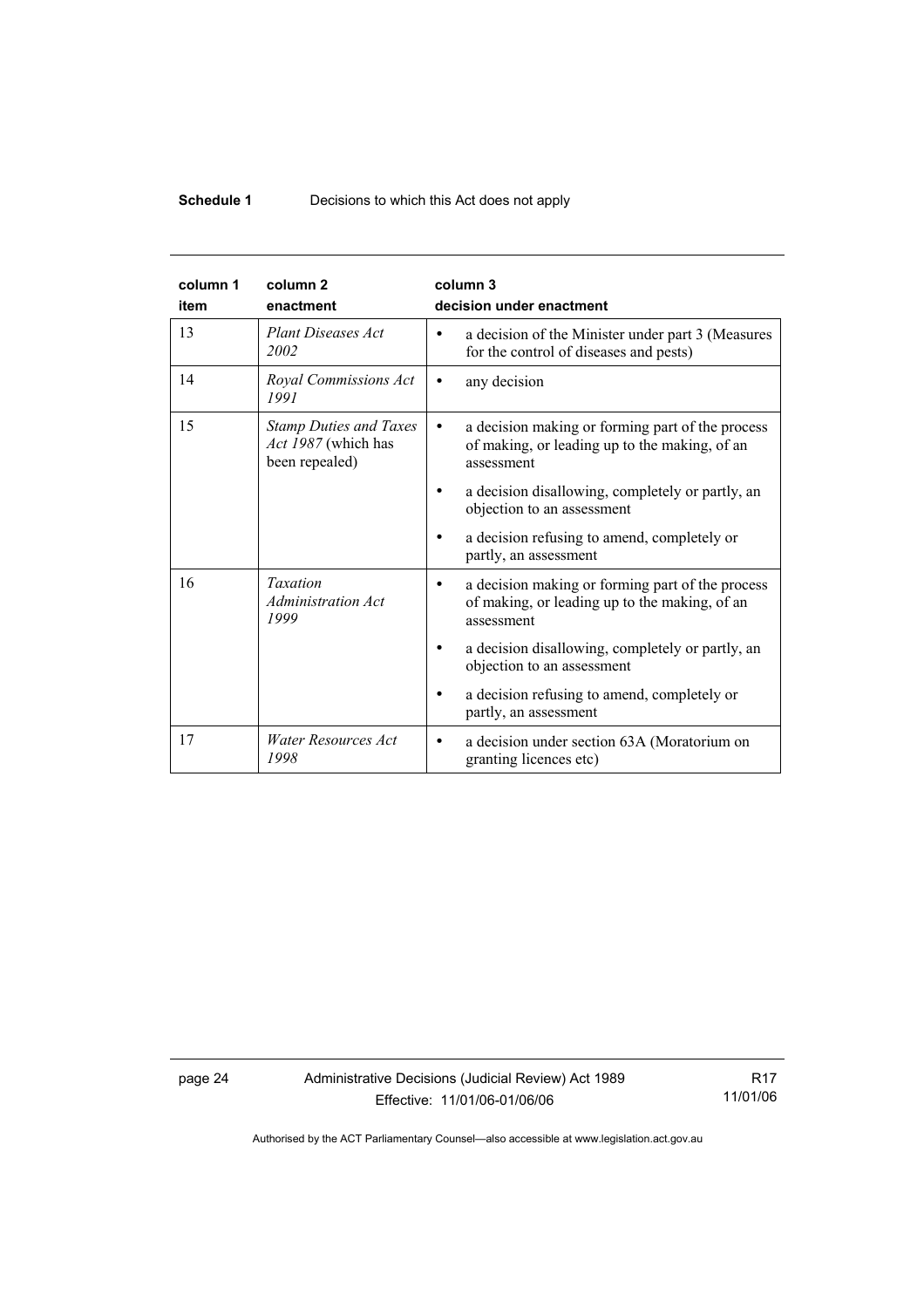# **Schedule 2 Decisions to which s 13 does not apply**

(see s 13 (13))

# **2.1 Administration of criminal justice**

A decision relating to the administration of criminal justice and, in particular—

- (a) a decision in relation to the investigation or prosecution of a person for an offence against a law in force in the ACT; and
- (b) a decision in relation to the appointment of an investigator or inspector for the purposes of such an investigation; and
- (c) a decision in relation to the issue of a search warrant under a law in force in the ACT; and
- (d) a decision under a law in force in the ACT requiring the production of a document, the giving of information or the issue of a subpoena or summons to a person as a witness.

# **2.2 Civil proceedings**

A decision relating to the bringing or conduct of a civil proceeding, including a decision relating to, or that may result, in the bringing of a civil proceeding for the recovery of a financial penalty arising from a contravention of an enactment and, in particular—

- (a) a decision in relation to the investigation of a person for such a contravention; and
- (b) a decision in relation to the appointment of an investigator or inspector for the purposes of such an investigation; and
- (c) a decision in relation to the issue of a search warrant under an enactment; and

page 25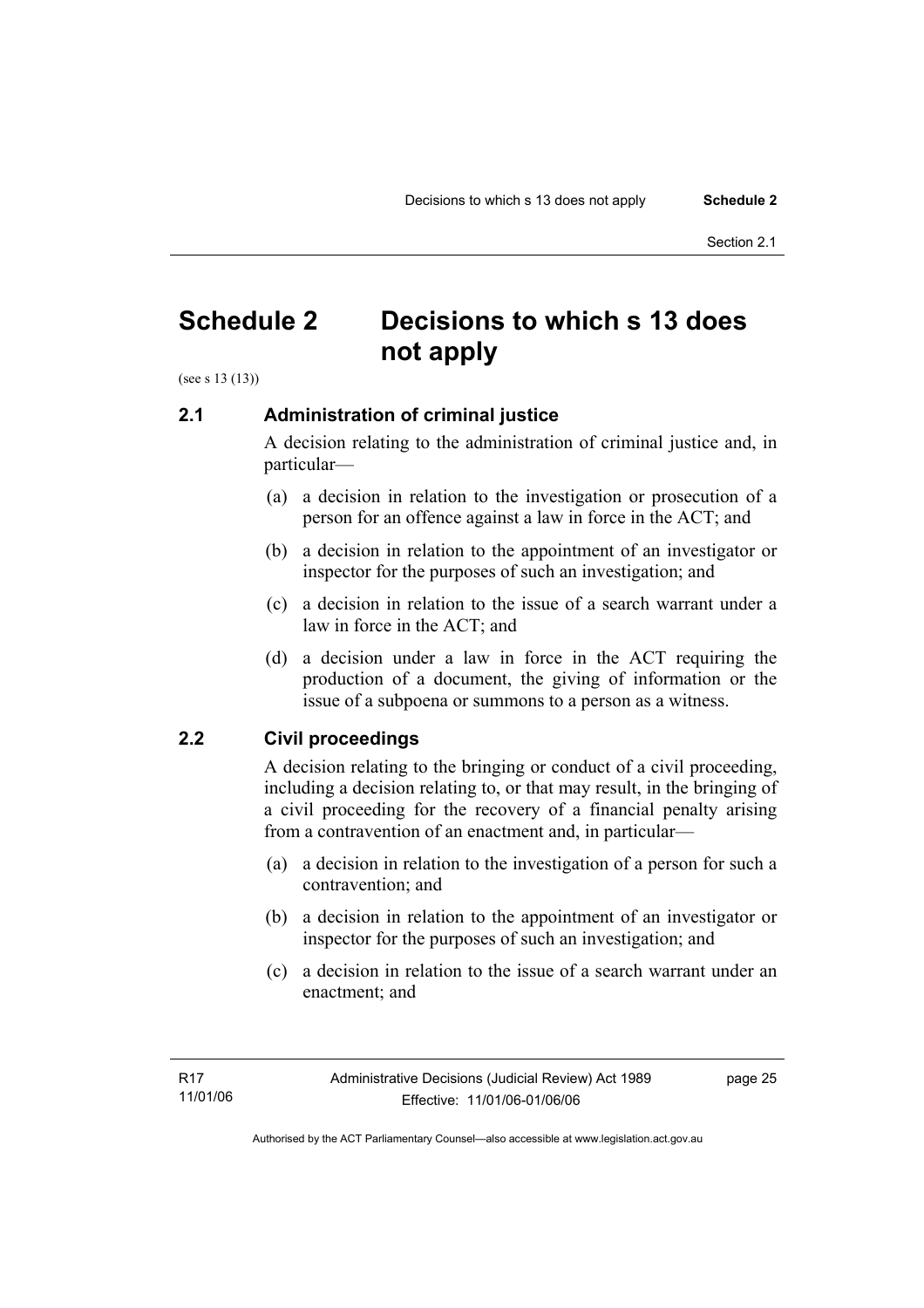#### **Schedule 2** Decisions to which s 13 does not apply

Section 2.3

 (d) a decision under an enactment requiring the production of a document, the giving of information or the issue of a subpoena or summons to a person as a witness.

#### **2.3 Decisions relating to territory finance**

The following decisions:

- (a) a decision authorised by an Act to issue an amount out of the public money of the Territory;
- (b) a decision of the Treasurer under the *Financial Management Act 1996*, section 18 (Treasurer's advance);
- (c) a decision in relation to the enforcement of a judgment or order for the recovery of an amount by—
	- (i) the Territory; or
	- (ii) a public servant in an official capacity;

# **2.4 Decisions relating to administration of the public service**

A decision relating to—

- (a) personnel management (including recruitment, training, promotion and organisation) in relation to the public service, other than a decision relating to, and having regard to the particular characteristics of, or other circumstances relating to, a particular person; or
- (b) the promotion, transfer, temporary performance of duties, of or by an individual officer of the public service; or
- (c) the making of an appointment to the public service; or
- (d) the engagement of a person as an employee under the *Public Sector Management Act 1994*; or
- (e) the prevention or settlement of an industrial dispute, or otherwise relating to industrial matters, in relation to the public service; or

| page 26 | Administrative Decisions (Judicial Review) Act 1989 | R17      |
|---------|-----------------------------------------------------|----------|
|         | Effective: 11/01/06-01/06/06                        | 11/01/06 |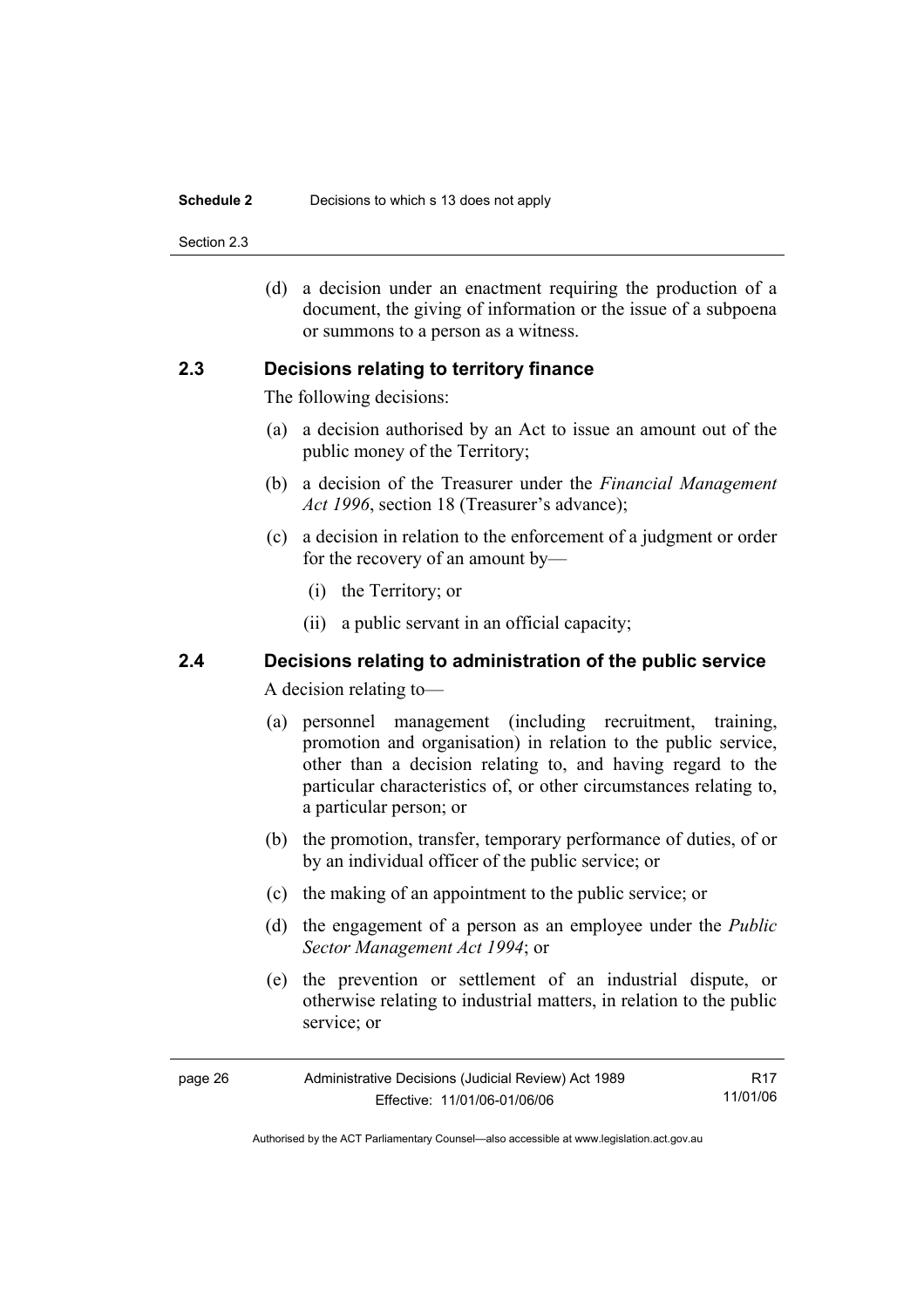(f) the appointment, or ending of the appointment, of a chief executive under the *Public Sector Management Act 1994*.

#### **2.5 Certain other appointment decisions**

A decision relating to—

- (a) the making of an appointment under an enactment or to an office established under an enactment; or
- (b) the appointment, or the ending of the appointment, of the commissioner for public administration; or
- (c) the employment, or the ending of employment, of staff under the *Legislative Assembly (Members' Staff) Act 1989*.

R17 11/01/06 page 27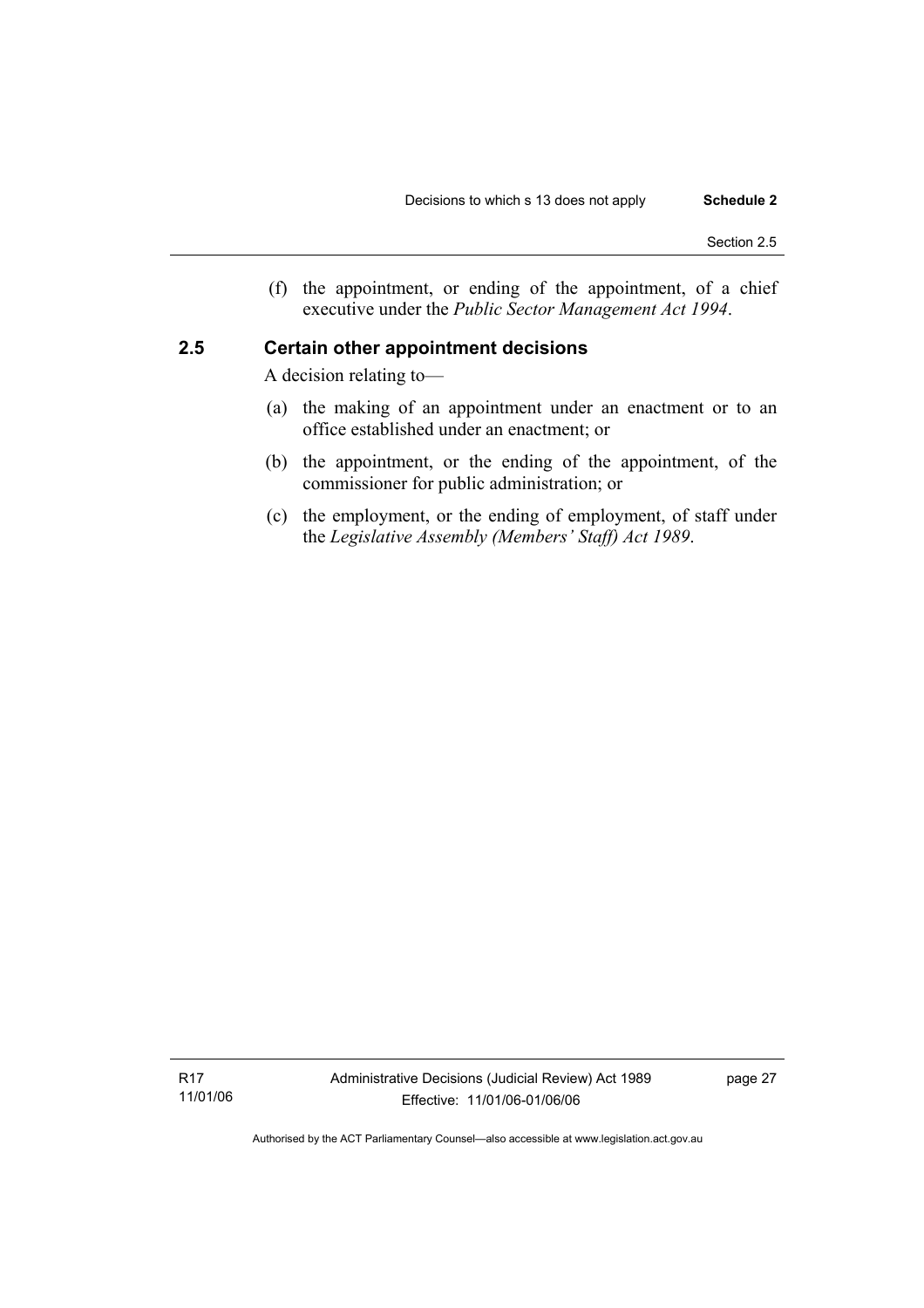# **Dictionary**

(see s 2)

- *Note 1* The Legislation Act contains definitions and other provisions relevant to this Act.
- *Note 2* For example, the Legislation Act, dict, pt 1 defines the following terms:
	- fail
	- judge
	- Minister (see s 162)
	- regulation
	- Supreme Court
	- the Territory.

*conduct engaged in* for the purpose of making a decision—see section 3C.

*decision to which this Act applies* means a decision of an administrative character made, proposed to be made or required to be made (whether in the exercise of a discretion or not) under an enactment, other than a decision mentioned in schedule 1.

*duty* includes a duty imposed on a person in his or her capacity as a public employee.

*enactment* means—

- (a) an Act or subordinate law; or
- (b) the *Canberra Water Supply (Googong Dam) Act 1974* (Cwlth).
- *Note* A reference to an Act or subordinate law includes a reference to a provision of an Act or subordinate law (see Legislation Act, s 7 and s 8).

*failure to make* a decision—see section 3A.

*making* a decision—see section 3A.

*order of review*, in relation to a decision, in relation to conduct engaged in for the purpose of making a decision or in relation to a

| page 28 | Administrative Decisions (Judicial Review) Act 1989 |          |  |
|---------|-----------------------------------------------------|----------|--|
|         | Effective: 11/01/06-01/06/06                        | 11/01/06 |  |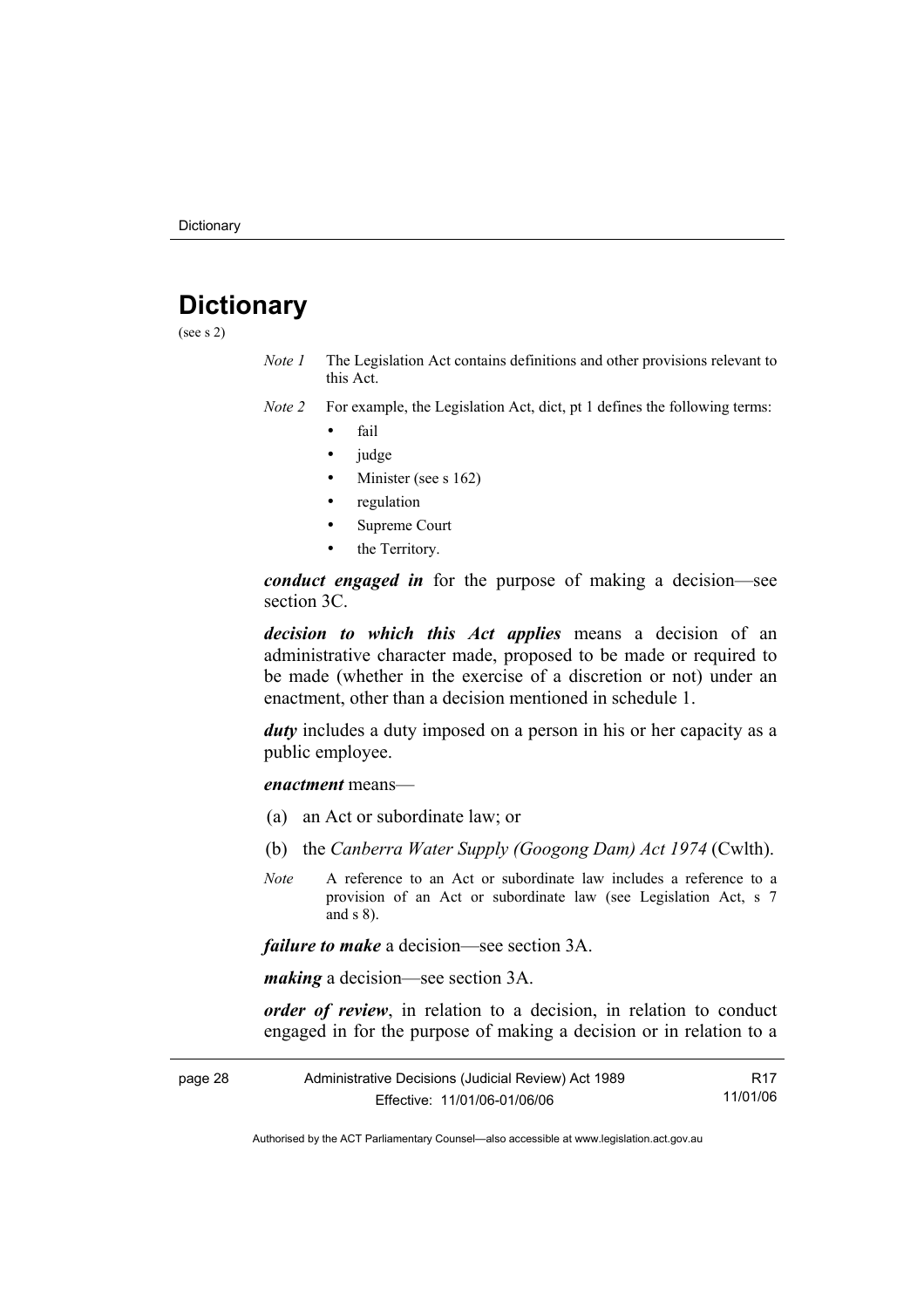failure to make a decision, means an order on an application made under section 5, section 6 or section 7 in relation to the decision, conduct or failure.

*person aggrieved*—see section 3B.

*statement of reasons*, for a decision, means a statement—

- (a) of the findings on material questions of fact; and
- (b) referring to the evidence or other material on which the findings were based; and
- (c) giving the reasons for the decision.

R17 11/01/06 page 29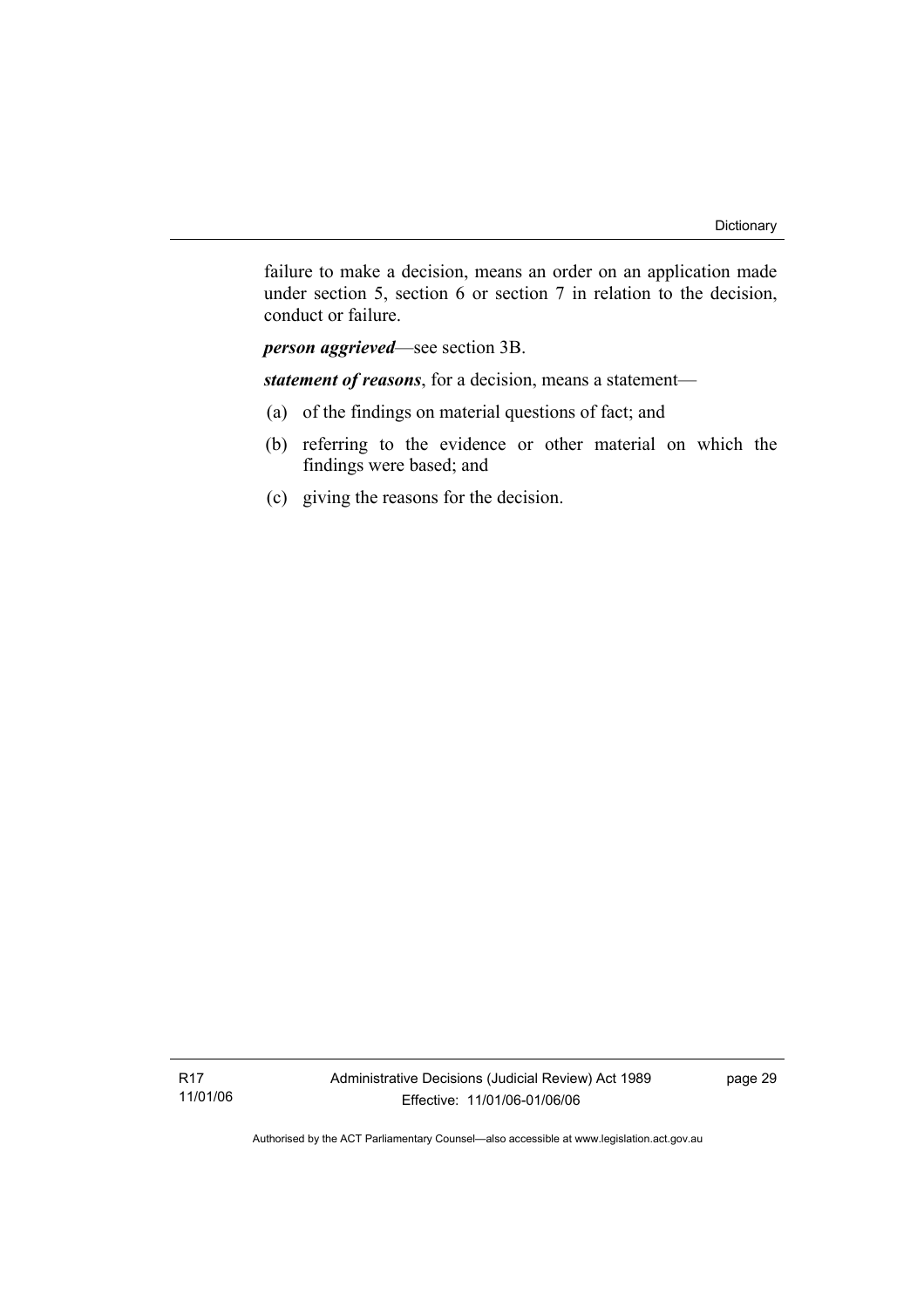1 About the endnotes

# **Endnotes**

# **1 About the endnotes**

Amending and modifying laws are annotated in the legislation history and the amendment history. Current modifications are not included in the republished law but are set out in the endnotes.

Not all editorial amendments made under the *Legislation Act 2001*, part 11.3 are annotated in the amendment history. Full details of any amendments can be obtained from the Parliamentary Counsel's Office.

Uncommenced amending laws and expiries are listed in the legislation history and the amendment history. These details are underlined. Uncommenced provisions and amendments are not included in the republished law but are set out in the last endnote.

If all the provisions of the law have been renumbered, a table of renumbered provisions gives details of previous and current numbering.

The endnotes also include a table of earlier republications.

| $am = amended$                             | $ord = ordinance$                         |
|--------------------------------------------|-------------------------------------------|
| $amdt = amendment$                         | orig = original                           |
| $ch = chapter$                             | par = paragraph/subparagraph              |
| $def = definition$                         | $pres = present$                          |
| $dict = dictionary$                        | $prev = previous$                         |
| disallowed = disallowed by the Legislative | $(\text{prev}) = \text{previously}$       |
| Assembly                                   | $pt = part$                               |
| $div = division$                           | $r = rule/subrule$                        |
| $exp = expires/expired$                    | $renum = renumbered$                      |
| $Gaz = gazette$                            | $reloc = relocated$                       |
| $hdg = heading$                            | $R[X]$ = Republication No                 |
| IA = Interpretation Act 1967               | $RI =$ reissue                            |
| ins = inserted/added                       | s = section/subsection                    |
| $LA =$ Legislation Act 2001                | $sch = schedule$                          |
| $LR =$ legislation register                | $sdiv = subdivision$                      |
| LRA = Legislation (Republication) Act 1996 | $sub =$ substituted                       |
| mod = modified/modification                | SL = Subordinate Law                      |
| $o = order$                                | underlining = whole or part not commenced |
| om = omitted/repealed                      | or to be expired                          |
|                                            |                                           |

# **2 Abbreviation key**

page 30 Administrative Decisions (Judicial Review) Act 1989 Effective: 11/01/06-01/06/06

R17 11/01/06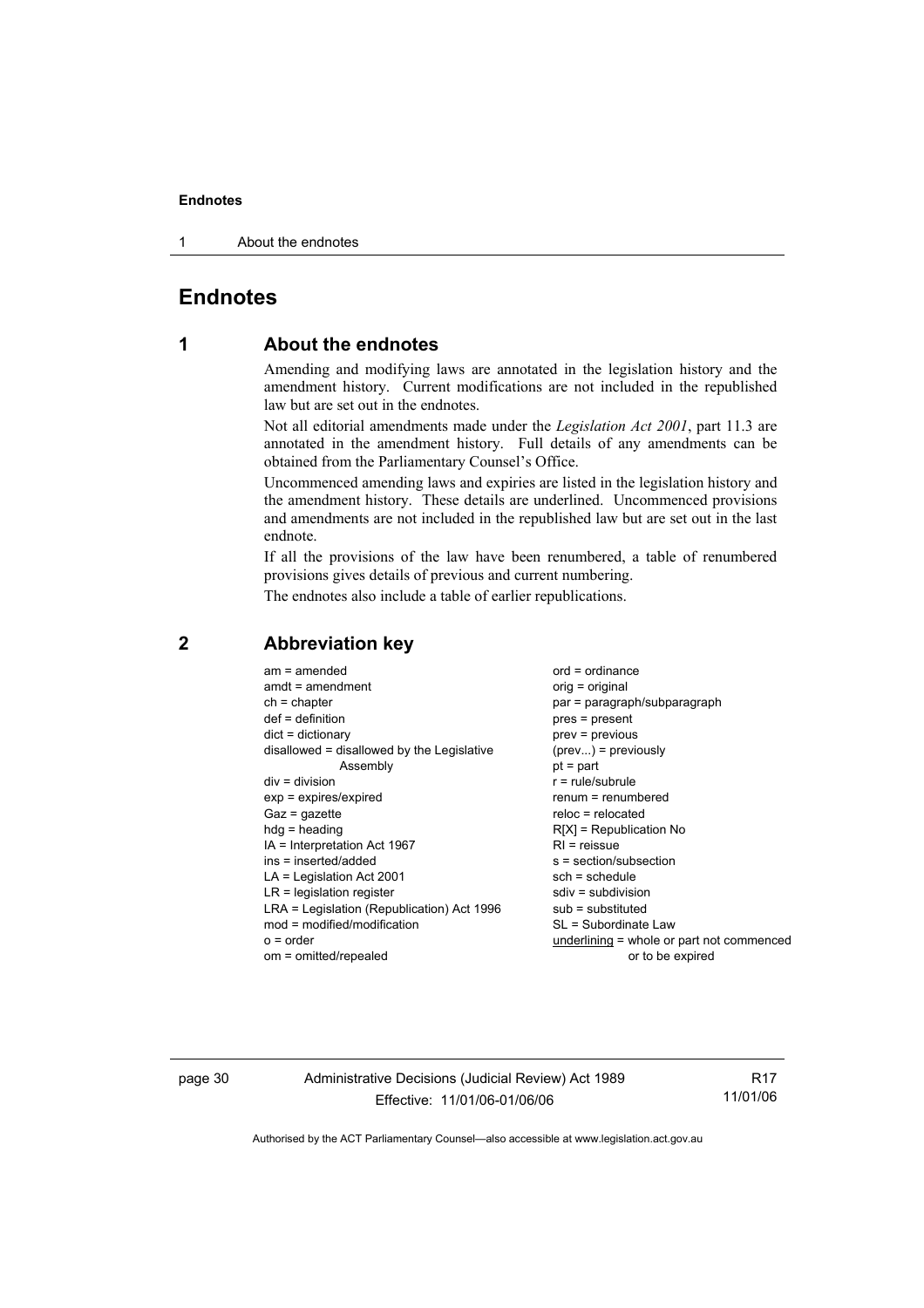# **3 Legislation history**

This Act was originally a Commonwealth ordinance—the *Administrative Decisions (Judicial Review) Ordinance 1989* No 33 (Cwlth).

The *Australian Capital Territory (Self-Government) Act 1988* (Cwlth), s 34 (4) converted most former Commonwealth ordinances in force in the ACT into ACT enactments. This allowed the ACT Legislative Assembly to amend and repeal the laws. This Act was converted into an ACT enactment on 11 May 1989 (selfgovernment day).

As with most ordinances in force in the ACT, the name was changed from *Ordinance* to *Act* by the *Self-Government (Citation of Laws) Act 1989* No 21, s 5 on 11 May 1989 (self-government day).

#### **Legislation before becoming Territory enactment**

#### **Administrative Decisions (Judicial Review) Act 1989 A1989-33**

notified 10 May 1989 commenced 11 May 1989 (s 2)

as amended by

### **Legislation after becoming Territory enactment**

#### **Royal Commissions and Inquiries (Consequential Provisions) Act 1991 A1991-3 sch**

notified 1 March 1991 (Gaz 1991 No S7) s 1, s 2 commenced 1 March 1991 (s 2 (1)) sch commenced 1 May 1991 (s 2 (2) and Gaz 1991 No 16)

#### **Administrative Decisions (Judicial Review) (Amendment) Act 1991 A1991-102**

notified 15 January 1992 (Gaz 1991 No S3) s 1, s 2 commenced 15 January 1992 (s 2 (1)) remainder (ss 3-5) commenced 15 July 1992 (s 2 (3))

#### **Electoral Act 1992 A1992-71 s 53**

notified 8 December 1992 (Gaz 1992 No S218)

s 1, s 2 commenced 8 December 1992 (s 2 (1))

s 53 commenced 21 December 1992 (s 2 (2) and Gaz 1992 No S243)

page 31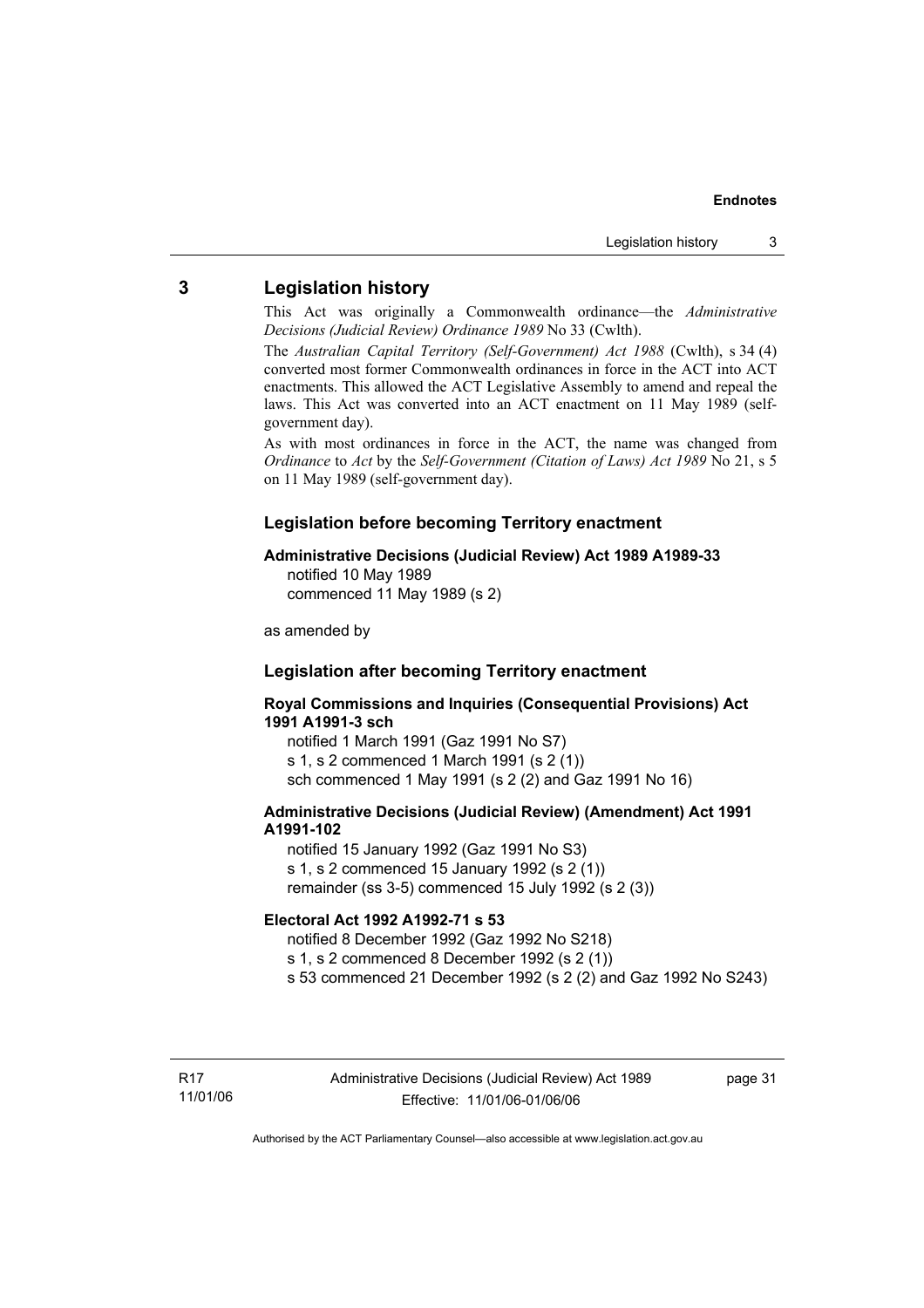| 3 | Legislation history |  |
|---|---------------------|--|
|---|---------------------|--|

#### **Administrative Decisions (Judicial Review) (Amendment) Act 1993 A1993-65**

notified 6 September 1993 (Gaz 1993 No S172) commenced 6 September 1993 (s 2)

#### **Supreme Court (Amendment) Act (No 2) 1993 A1993-91 sch 3**  notified 17 December 1993 (Gaz 1993 No S258)

sch 3 commenced 17 December 1993 (s 2)

#### **Judicial Commissions (Consequential Amendments) Act 1994 A1994-10 s 4**

notified 14 March 1994 (Gaz 1994 No S44) s 4 commenced 14 March 1994 (s 2)

#### **Public Sector Management (Consequential and Transitional Provisions) Act 1994 A1994-38 sch 1 pt 3**

notified 30 June 1994 (Gaz 1994 No S121) s 1, s 2 commenced 30 June 1994 (s 2 (1)) sch 1 pt 3 commenced 1 July 1994 (s 2 (2) and Gaz 1994 No S142)

#### **Financial Management and Audit (Consequential and Transitional Provisions) Act 1996 A1996-26 sch pt 1**

notified 1 July 1996 (Gaz 1996 No S130) sch pt 1 commenced 1 July 1996 (s 2)

#### **Land (Planning and Environment) (Amendment) Act (No 3) 1996 A1996-85 s 88**

notified 24 December 1996 (Gaz 1996 No S345) s 1, s 2 commenced 24 December 1996 (s 2 (1)) s 88 commenced 24 June 1997 (s 2 (3))

# **Tobacco Licensing (Amendment) Act 1998 A1998-18 sch 1**

notified 10 July 1998 (Gaz 1998 No S190) commenced 10 July 1998 (s 2)

#### **Taxation Administration (Consequential and Transitional Provisions) Act 1999 A1999-5 sch 2**

notified 1 March 1999 (Gaz 1999 No S8) s 1, s 2 commenced 1 March 1999 (s 2 (1)) sch 2 commenced 1 March 1999 (s 2 (2))

page 32 Administrative Decisions (Judicial Review) Act 1989 Effective: 11/01/06-01/06/06

R17 11/01/06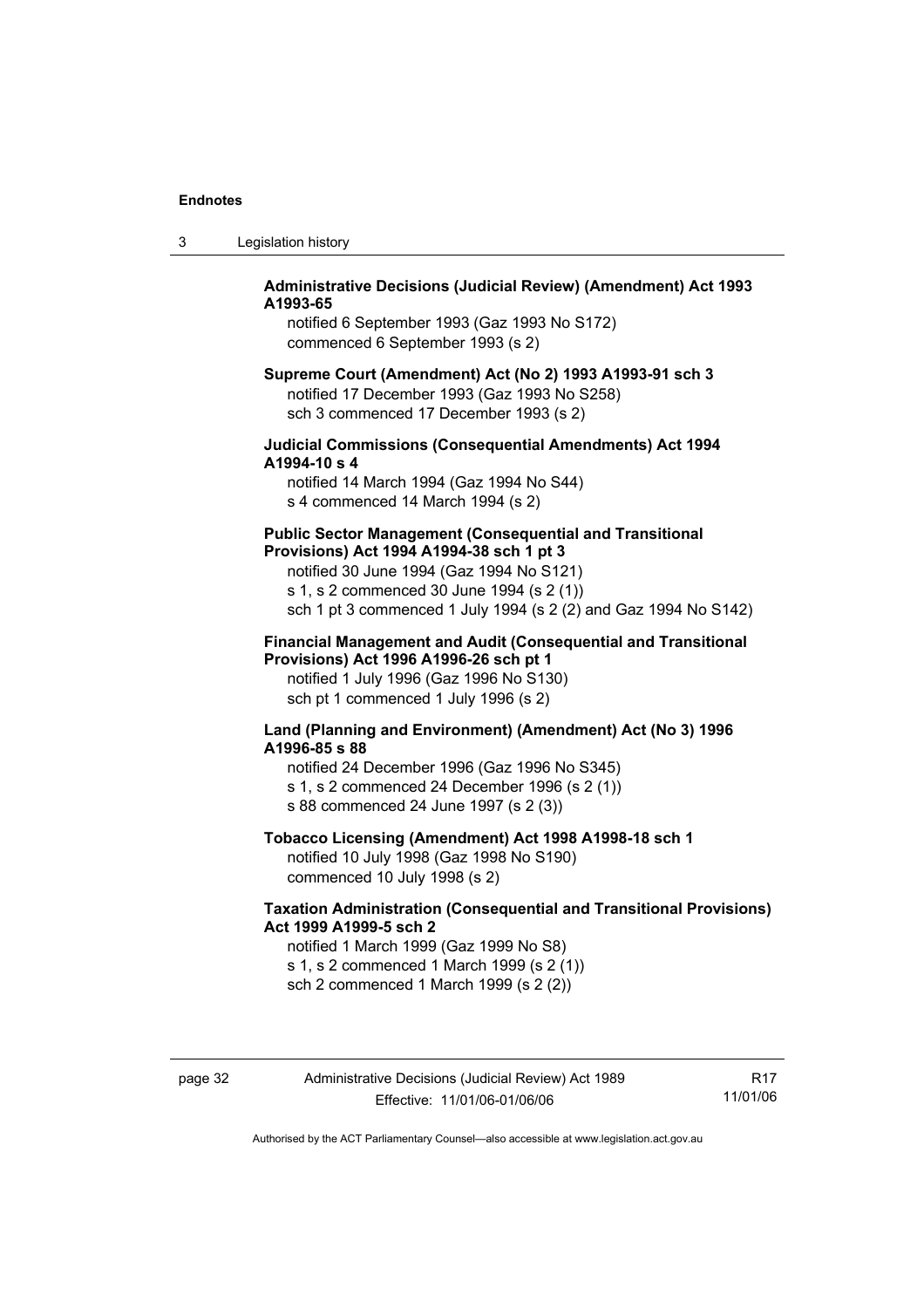| s 33 | Duties (Consequential and Transitional Provisions) Act 1999 A1999-8                                                                                                                                                |  |  |
|------|--------------------------------------------------------------------------------------------------------------------------------------------------------------------------------------------------------------------|--|--|
|      | notified 1 March 1999 (Gaz 1999 No S8)<br>ss 1-3 commenced 1 March 1999 (s 2 (1))<br>commenced 1 March 1999 (s 2 (2))                                                                                              |  |  |
|      | Law Reform (Miscellaneous Provisions) Act 1999 A1999-66 sch 3<br>notified 10 November 1999 (Gaz 1999 No 45)<br>commenced 10 November 1999 (s 2)                                                                    |  |  |
|      | Tobacco Amendment Act 2000 A2000-16 sch 3 pt 1<br>notified 20 April 2000 (Gaz 2000 No 16)<br>s 1, s 2 commenced 20 April 2000 (s 2 (1))<br>sch 3 pt 1 commenced 1 July 2000 (s 2 (3))                              |  |  |
|      | Subordinate Laws Amendment Act 2000 A2000-71 sch 2<br>notified 21 December 2000 (Gaz 2000 No S69)<br>s 1, s 2 commenced 21 December 2000 (IA s 10B)<br>sch 2 commenced 21 June 2001 (IA s 10E)                     |  |  |
|      | Legislation (Consequential Amendments) Act A2001-44 pt 6<br>notified 26 July 2001 (Gaz 2001 No 30)<br>s 1, s 2 commenced 26 July 2001 (IA s 10B)<br>pt 6 commenced 12 September 2001 (s 2 and see Gaz 2001 No S65) |  |  |
|      | Building Amendment Act 2002 A2002-15 s 14<br>notified LR 17 May 2002<br>s 1, s 2 commenced 17 May 2002 (LA s 75)<br>s 14 commenced 18 May 2002 (s 2)                                                               |  |  |
|      | <b>Plant Diseases Act 2002 A2002-42 s 44</b><br>notified LR 2 December 2002<br>s 1, s 2 commenced 2 December 2002 (LA s 75 (1))<br>s 44 commenced 2 June 2003 (s 2 and LA s 79)                                    |  |  |
|      | Confiscation of Criminal Assets Act 2003 A2003-8 sch 1 pt 1.1<br>notified LR 27 March 2003<br>s 1, s 2 commenced 27 March 2003 (LA s 75 (1))<br>sch 1 pt 1.1 commenced 15 August 2003 (s 2 and CN2003-7)           |  |  |
|      |                                                                                                                                                                                                                    |  |  |

page 33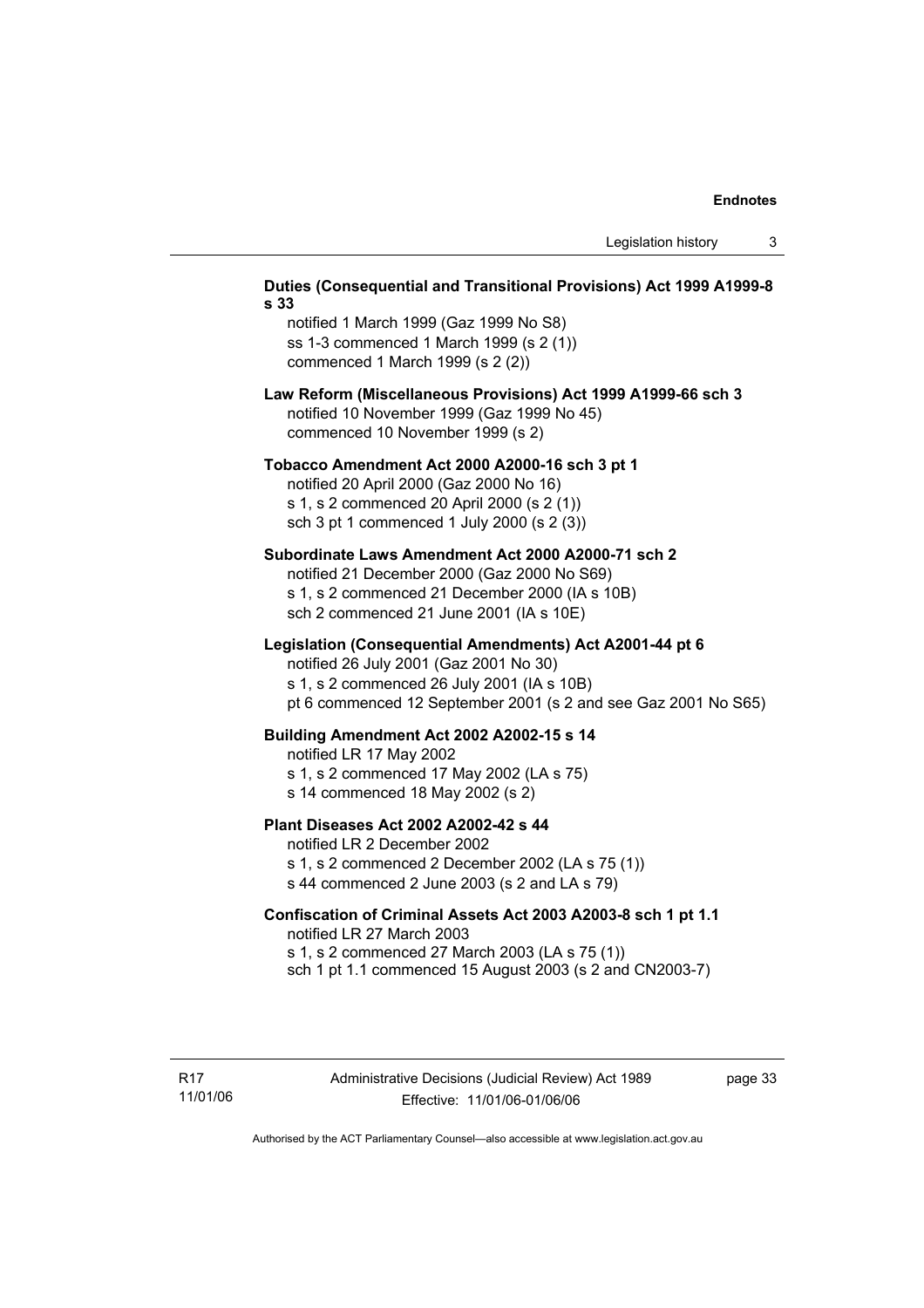3 Legislation history

#### **Construction Occupations Legislation Amendment Act 2004 A2004-13 sch 2 pt 2.1**

notified LR 26 March 2004

s 1, s 2 commenced 26 March 2004 (LA s 75 (1)) sch 2 pt 2.1 commenced 1 September 2004 (s 2 and see Construction Occupations (Licensing) Act 2004 A2004-12, s 2 and CN2004-8)

#### **Gungahlin Drive Extension Authorisation Act 2004 A2004-27 s 15**

notified LR 26 May 2004

s 1, s 2 commenced 26 May 2004 (LA s 75 (1))

s 15 commenced 27 May 2004 (s 2)

# **Gene Technology (GM Crop Moratorium) Act 2004 A2004-40 s 40**

notified LR 9 July 2004

s 1, s 2 commenced 9 July 2004 (LA s 75 (1)) s 40 commenced 10 July 2004 (s 2)

## **Heritage Act 2004 A2004-57 sch 1 pt 1.2**

notified LR 9 September 2004 s 1, s 2 commenced 9 September 2004 (LA s 75 (1)) sch 1 pt 1.2 commenced 9 March 2005 (s 2 and LA s 79)

#### **Court Procedures (Consequential Amendments) Act 2004 A2004-60 sch 1 pt 1.3**

notified LR 2 September 2004 s 1, s 2 commenced 2 September 2004 (LA s 75 (1)) sch 1 pt 1.3 commenced 10 January 2005 (s 2 and see Court Procedures Act 2004 A2004-59, s 2 and CN2004-29)

#### **Crimes (Restorative Justice) Act 2004 A2004-65 s 76**

notified LR 6 September 2004

- s 1, s 2 commenced 6 September 2004 (LA s 75 (1))
- s 76 commenced 31 January 2005 (s 2 and CN2004-28)

### **Statute Law Amendment Act 2005 (No 2) A2005-62 sch 3 pt 3.1**

notified LR 21 December 2005 s 1, s 2 commenced 21 December 2005 (LA s 75 (1)) sch 3 pt 3.1 commenced 11 January 2006 (s 2 (1))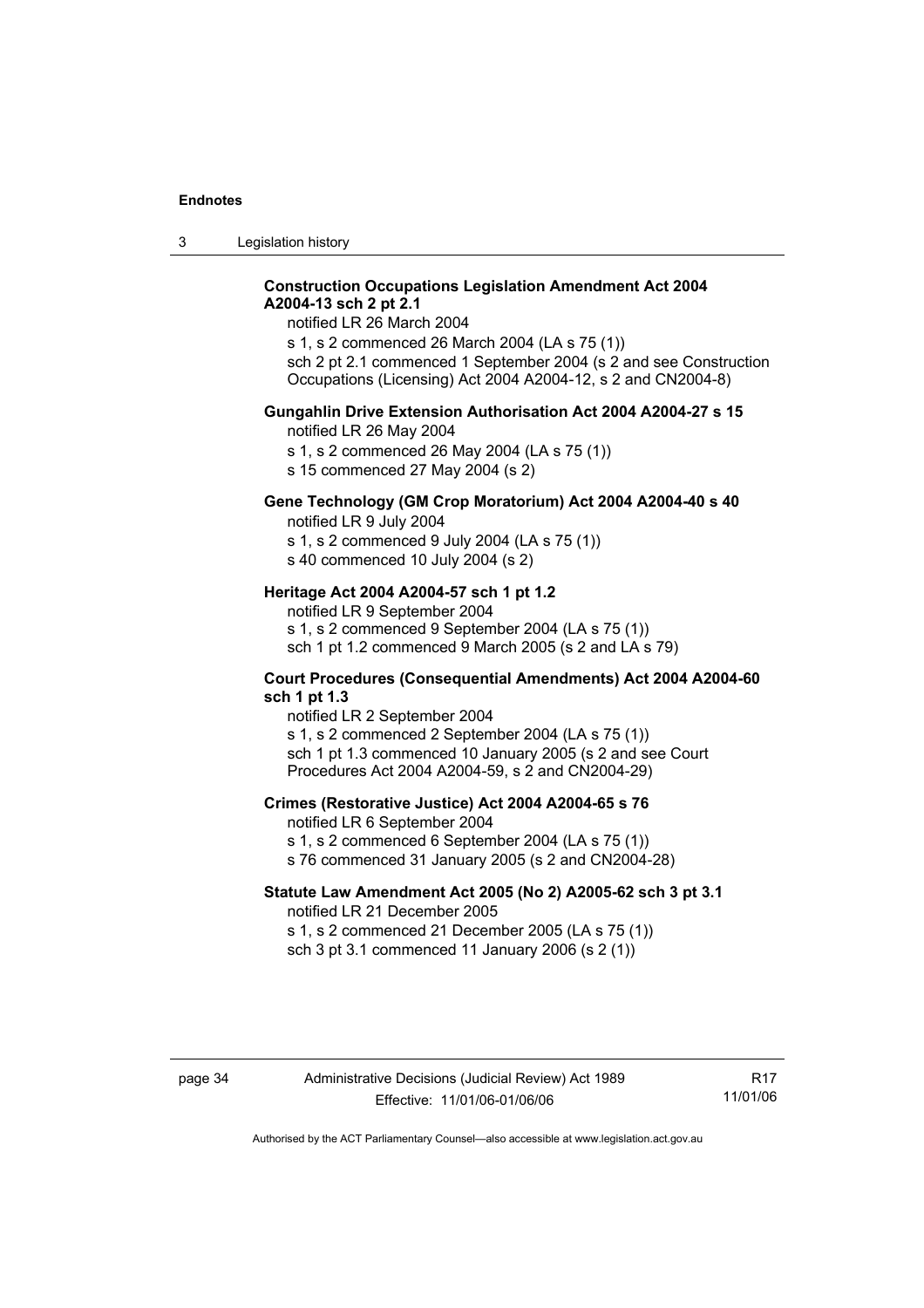# **4 Amendment history**

| <b>Dictionary</b>                                      |                                                                                                                                                                                                                                                                                          |
|--------------------------------------------------------|------------------------------------------------------------------------------------------------------------------------------------------------------------------------------------------------------------------------------------------------------------------------------------------|
| s <sub>2</sub>                                         | om A2001-44 amdt 1.42<br>ins A2005-62 amdt 3.5                                                                                                                                                                                                                                           |
| <b>Notes</b>                                           |                                                                                                                                                                                                                                                                                          |
| s <sub>3</sub>                                         | am A1991-102 s 4; A1993-65 s 4; A1996-85 s 88; A2001-44<br>amdts 1.43-1.45<br>defs reloc to dict A2005-62 amdt 3.4<br>sub A2005-62 amdt 3.5<br>def <i>failure</i> om A2005-62 amdt 3.2<br>def judge om A2005-62 amdt 3.2<br>def rules of court am A1993-91 sch 3<br>om A2004-60 amdt 1.7 |
| s <sub>3A</sub>                                        | Meaning of <i>making</i> and <i>failure to make</i> a decision<br>ins A2005-62 amdt 3.6                                                                                                                                                                                                  |
| <b>Meaning of person aggrieved</b><br>s 3B             | ins A2005-62 amdt 3.6                                                                                                                                                                                                                                                                    |
| s <sub>3C</sub>                                        | Meaning of conduct engaged in for purpose of making decision<br>ins A2005-62 amdt 3.6                                                                                                                                                                                                    |
| s <sub>4</sub>                                         | Act to operate despite anything in existing laws<br>am A2005-62 amdt 3.7                                                                                                                                                                                                                 |
| s <sub>5</sub>                                         | Applications for review of decisions<br>am A2005-62 amdts 3.8-3.15                                                                                                                                                                                                                       |
| s 6                                                    | Applications for review of conduct related to making of decisions<br>am A2005-62 amdts 3.16-3.23                                                                                                                                                                                         |
| s 7 hdg<br>s <sub>7</sub>                              | Applications for failures to make decisions<br>sub A2005-62 amdt 3.24<br>am A2005-62 amdts 3.25-3.30                                                                                                                                                                                     |
| <b>Effect of Act on other rights</b><br>s <sub>8</sub> | orig s 8 om A2005-62 amdt 3.31<br>(prev s 9) am A1991-102 s 5; A1993-65 s 5; A1999-66 sch 3;<br>A2004-57 amdt 1.3; A2005-62 amdts 3.32-3.34<br>renum A2005-62 amdt 3.35                                                                                                                  |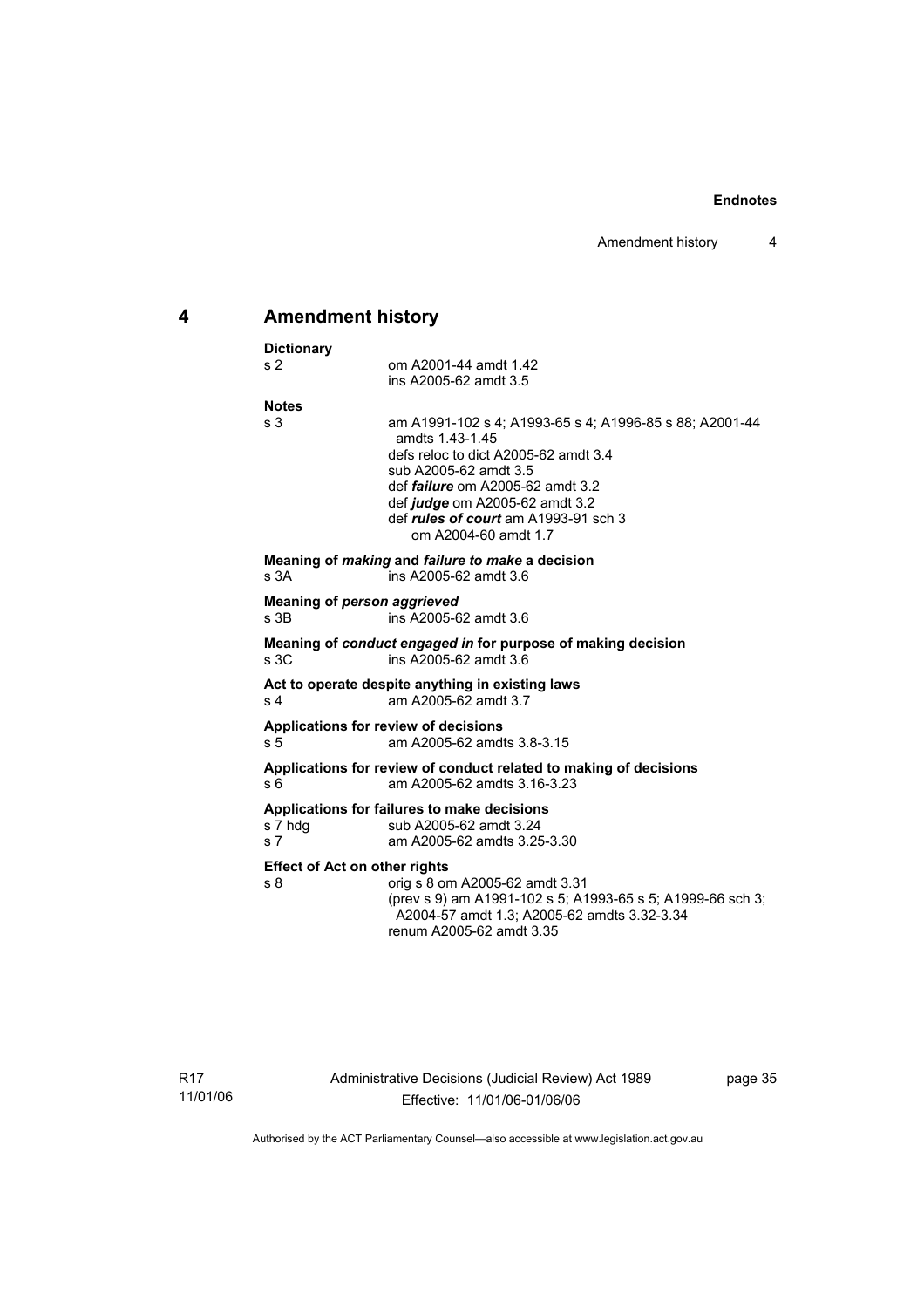4 Amendment history

|         | s 9 hdg<br>s 9                          | Applications for order of review must set out grounds<br>(prev s 10 hdg) sub A2005-62 amdt 3.36<br>orig s 9 renum as s 8<br>(prev s 10 hdg) am A2004-60 amdt 1.8; ss and pars renum<br>R13 LA (see A2004-60 amdt 1.9); A2005-62 amdt 3.37, amdt<br>3.38<br>renum A2005-62 amdt 3.39 |                 |
|---------|-----------------------------------------|-------------------------------------------------------------------------------------------------------------------------------------------------------------------------------------------------------------------------------------------------------------------------------------|-----------------|
|         | s 10                                    | Period in which application for order of review must be made<br>orig s 10 renum as s 9<br>ins A2005-62 amdt 3.40                                                                                                                                                                    |                 |
|         | s 11                                    | Application for order of review not limited to grounds in application<br>sub A2005-62 amdt 3.40                                                                                                                                                                                     |                 |
|         | s 13                                    | Reasons for decision may be obtained<br>am A2005-62 amdt 3.41, amdt 3.42, amdt 3.44, amdt 3.45,<br>amdt 3.47; ss renum A2005-62 amdt 3.43, amdt 3.46                                                                                                                                |                 |
|         | s 14                                    | Certain information not required to be disclosed<br>am A2005-62 amdts 3.48-3.51                                                                                                                                                                                                     |                 |
|         | $s$ 15 hdg<br>s 15                      | Ministerial certificate about disclosure of information<br>sub A2005-62 amdt 3.52<br>am A2005-62 amdts 3.53-3.55; ss renum A2005-62 amdt 3.56                                                                                                                                       |                 |
|         | <b>Stay of proceedings</b><br>s 16      | am A1999-66 sch 3; A2005-62 amdt 3.57, amdt 3.58                                                                                                                                                                                                                                    |                 |
|         | s 17 hdg<br>s 17                        | Powers of Supreme Court in relation to applications for order of review<br>sub A2005-62 amdt 3.59<br>am A2005-62 amdt 3.60-3.62                                                                                                                                                     |                 |
|         | s 18                                    | Change in person holding, or performing the duties of, an office<br>am A2005-62 amdt 3.63; ss renum R17 LA                                                                                                                                                                          |                 |
|         | <b>Intervention by Minister</b><br>s 19 | sub A2005-62 amdt 3.64                                                                                                                                                                                                                                                              |                 |
|         | s 20                                    | Act not to apply to certain decisions<br>am A2005-62 amdt 3.65; ss renum A2005-62 amdt 3.66                                                                                                                                                                                         |                 |
|         | <b>Regulation-making power</b><br>s 21  | sub A2001-44 amdt 1.46                                                                                                                                                                                                                                                              |                 |
|         | Transitional-sch 1, clause 5<br>s 22    | ins A2004-13 amdt 2.1<br>exp 1 July 2005 (s 22 (2))                                                                                                                                                                                                                                 |                 |
|         | sch 1                                   | Decisions to which this Act does not apply<br>am A1991-3 sch; A1992-71 s 53; A1994-10 s 4; A1998-18<br>sch 1; A1999-5 sch 2; A1999-8 s 33; A2000-16 sch 3 pt 1;<br>A2001-44 amdt 1.47; A2002-15 s 14; A2002-42, s 44;                                                               |                 |
| page 36 |                                         | Administrative Decisions (Judicial Review) Act 1989                                                                                                                                                                                                                                 | R <sub>17</sub> |

Effective: 11/01/06-01/06/06

11/01/06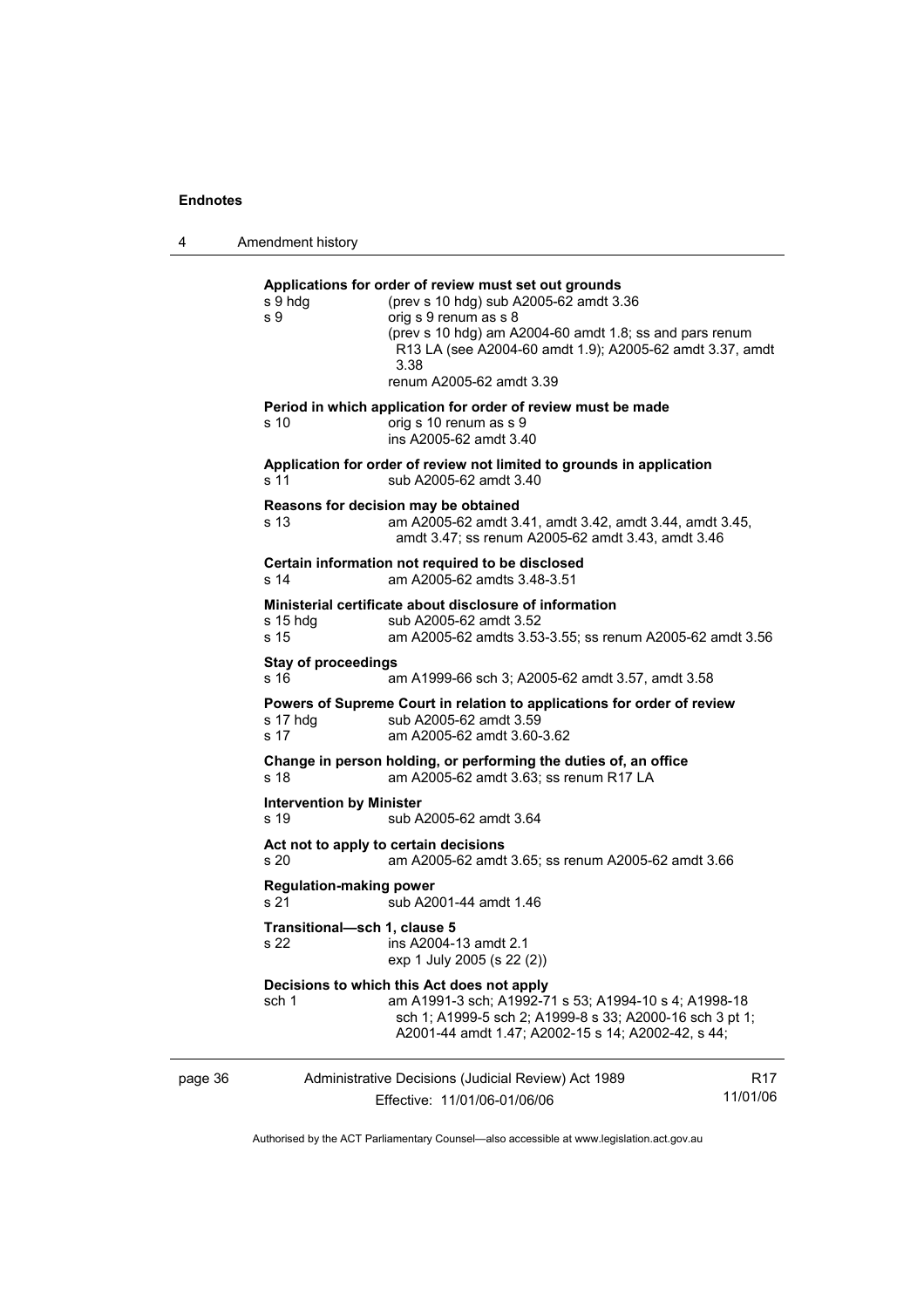Earlier republications 5

A2003-8 amdt 1.1; A2004-13 amdt 2.2; A2004-27 s 15; A2004-40 s 40; A2004-65 s 76 sub A2005-62 amdt 3.67 **Decisions to which s 13 does not apply**  sch 2 am A1994-38 sch 1 pt 3; A1996-26 sch sub A2005-62 amdt 3.68 **Dictionary**  dict ins A2005-62 amdt 3.69 def *conduct engaged in* ins A2005-62 amdt 3.69 def *decision to which this Act applies* reloc from s 3 A2005-62 amdt 3.4 def *duty* am A1994-38 sch 1 pt 3 reloc from s 3 A2005-62 amdt 3.4 def *enactment* am A1999-66 sch 3 sub A2005-62 amdt 3.1 reloc from s 3 A2005-62 amdt 3.4 def *failure to make* ins A2005-62 amdt 3.69 def *making* ins A2005-62 amdt 3.69 def *order of review* am A2005-62 amdt 3.3 reloc from s 3 A2005-62 amdt 3.4 def *person aggrieved* ins A2005-62 amdt 3.69 def *statement of reasons* ins A2005-62 amdt 3.69

#### **5 Earlier republications**

Some earlier republications were not numbered. The number in column 1 refers to the publication order.

Since 12 September 2001 every authorised republication has been published in electronic pdf format on the ACT legislation register. A selection of authorised republications have also been published in printed format. These republications are marked with an asterisk (\*) in column 1. Electronic and printed versions of an authorised republication are identical.

| <b>Republication No</b> | Amendments to | <b>Republication date</b> |
|-------------------------|---------------|---------------------------|
|                         | A1991-102     | 15 July 1992              |
| 2                       | A1993-91      | 31 January 1994           |
| 3                       | A1994-38      | 31 January 1995           |
| 4                       | A1996-26      | 30 November 1996          |
| 5                       | A1999-8       | 1 March 1999              |
|                         |               |                           |

Administrative Decisions (Judicial Review) Act 1989 Effective: 11/01/06-01/06/06

page 37